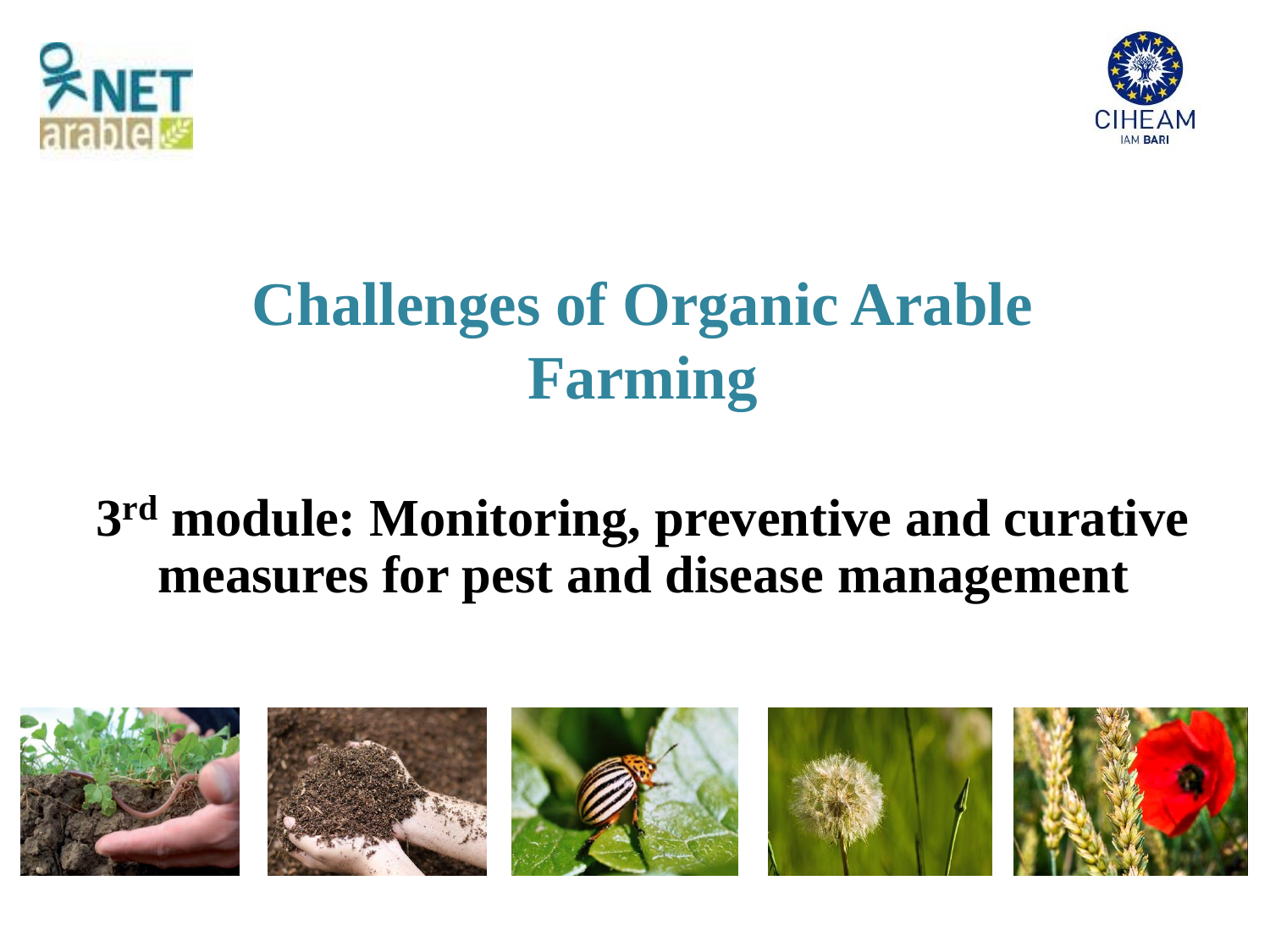

# **Module description and objectives**



- Increasing the resilience of a cropping system is a major goal for organic farming in order to maintain productivity and crop health. In order to design organic production systems that are more resilient to disease and pest attacks, it is essential to provide a range of component strategies and combine different approaches, including new plant protection products, decision support systems and cropping systems adapted to specific crops and conditions.
- The objective of the module is to deliver a set of measures to be applied by organic farmers in order to efficiently manage diseases and pests, with an emphasis on system resilience and prevention. Special attention will be given to the replacement of copper compounds. Tools provided will offer some alternative methods in disease and pest control.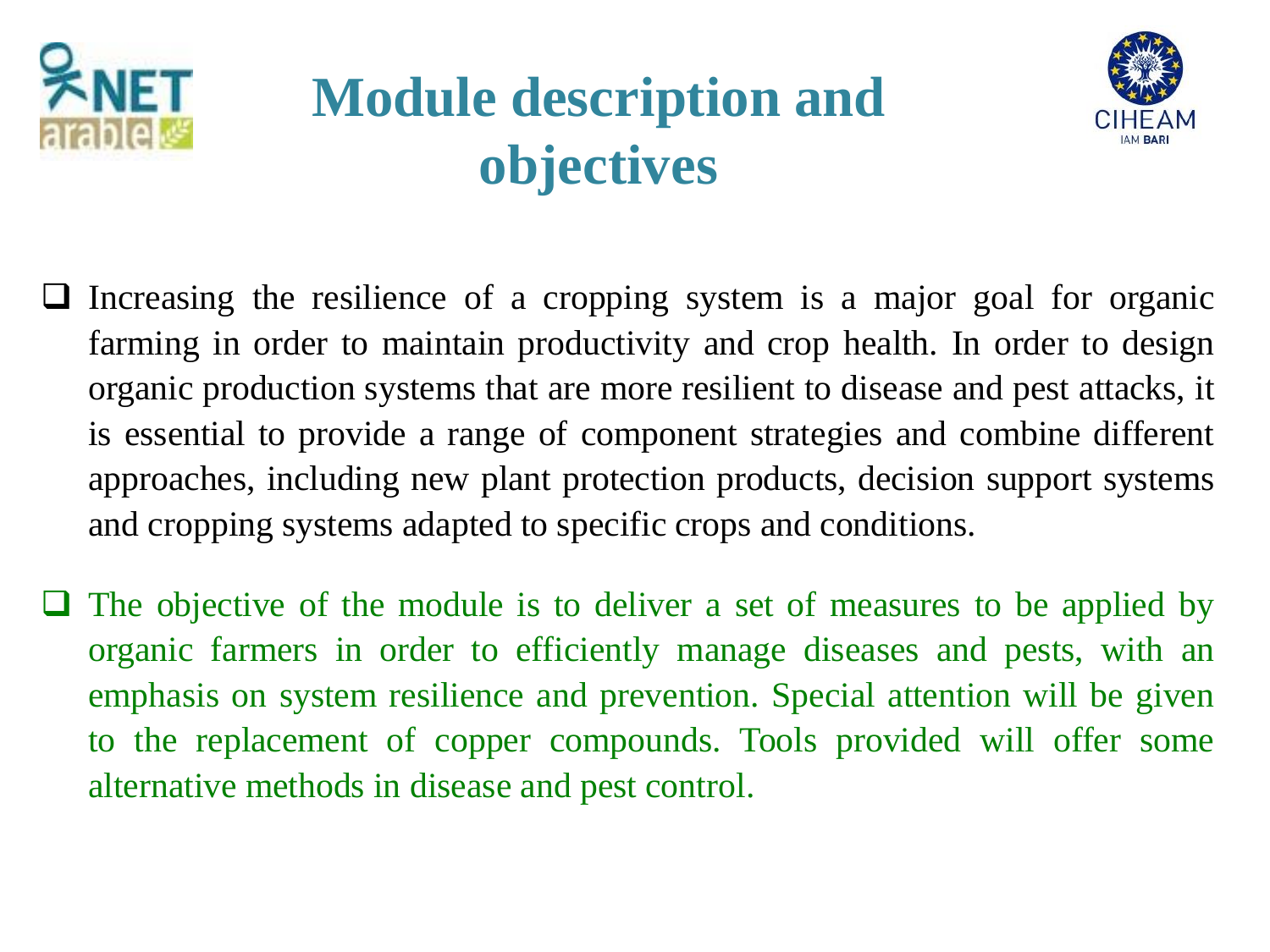

## **Module outline**



#### **Introduction**

**1 – The concept of plant health in organic agriculture**

#### **2 – Resilience of cropping systems**

| 3 – Disease control   | 3.1 Preventive measures                      |
|-----------------------|----------------------------------------------|
|                       | 3.2 Cultural measures                        |
|                       | 3.3 Plant protection products                |
|                       | 3.4 Challenges of the replacement of copper  |
|                       |                                              |
|                       | compounds                                    |
| $4 -$ Pest management | 4.1 Crop habitat management for pest control |
|                       | 4.2 Cultural pest management                 |

**5 – Practical examples of pest and disease management**

**Future prospects in disease and pest control in organic arable farming**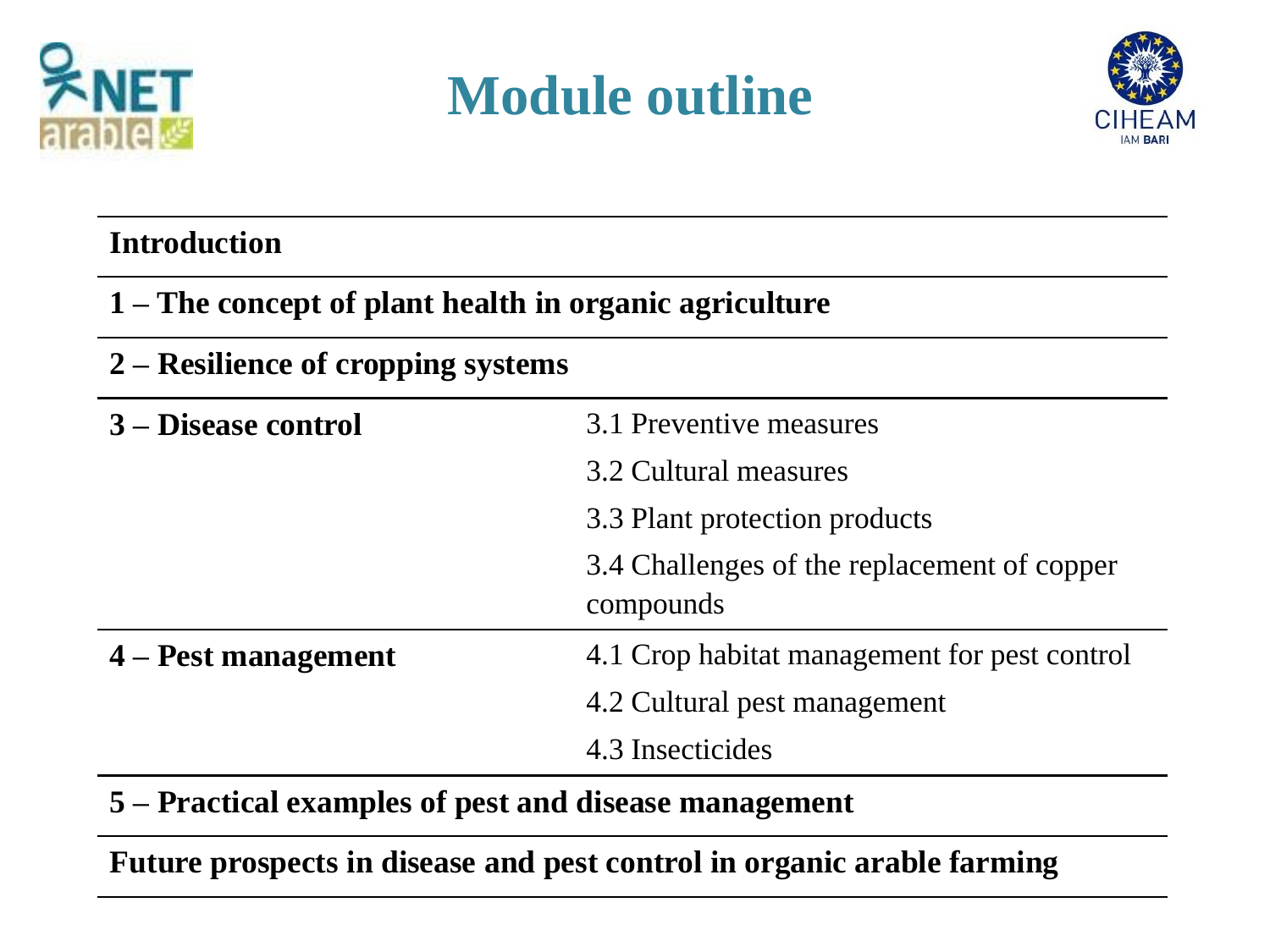

### **Introduction**



In organic agriculture, all preventive measures to support plant health and productivity should be exploited first, before implementation of direct control measures. Since the occurrence of diseases depends on many factors (e.g. cultivar susceptibility, pedoclimatic or general weather conditions, etc.), the risk and virulence of diseases may vary in different environmental conditions and cropping systems.

Organic farmers face the same potentially severe pest problems as their colleagues in integrated pest management (IPM) and conventional crop farming. However, approaches to manage insect pests are different. In organic cropping systems farmers are supposed to apply preventive measures to keep pests abundance under damaging levels, thus minimizing the need for direct and curative pest control.

Here is very important to take into account regional and cultural differences as well as the economic realities and the local regulatory framework.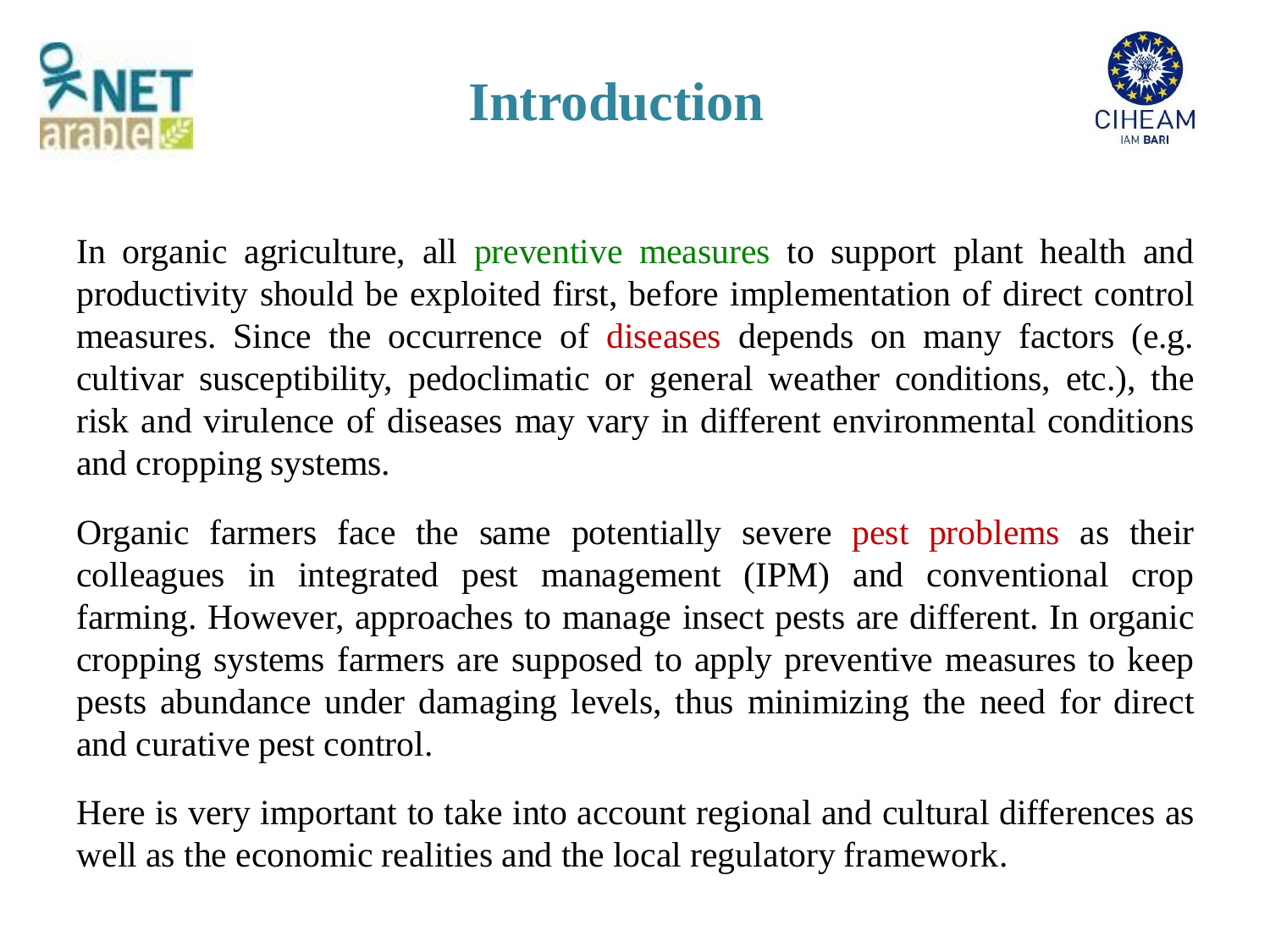# **1. The concept of plant health in organic agriculture**





The figure above illustrates the importance of the holistic approach in organic farming. We should take in consideration that not every farm can implement the entire **know-how** of disease and pest prevention. Sometimes, lowering a risk may enhance the risk for another disease and pest to arise. Eventually, certain weather conditions, the development of resistance, and other factors may lead to disease and pest outbreaks even when all possible preventive measures have been taken into account.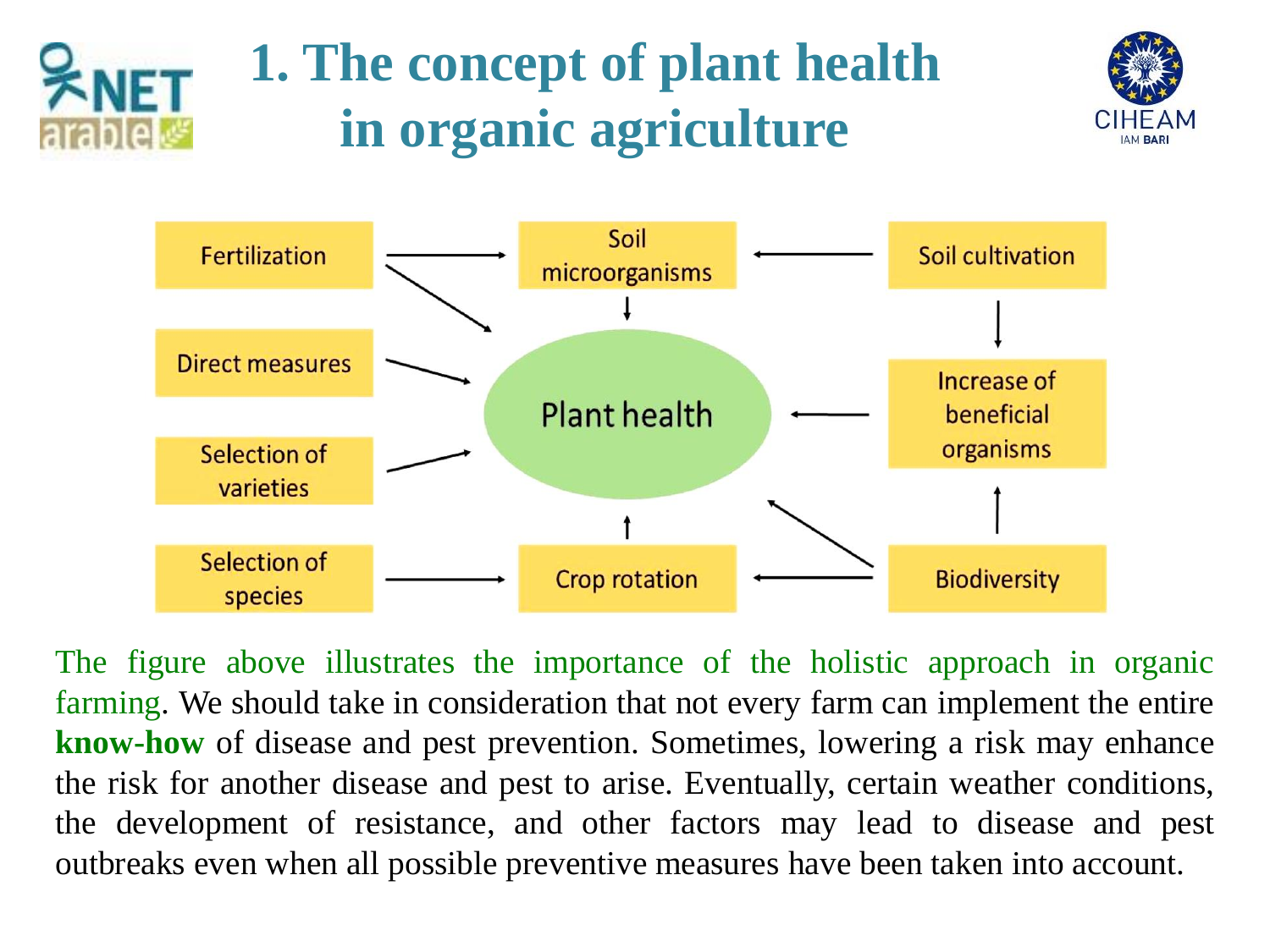

# **2. Resilience of cropping systems**



- Increasing the resilience of a cropping system involves the increase in the ecosystem diversity through the establishment of non-crop habitats and biotope networks.
- Secondly, farmers can reduce damages by rotating crops, increasing crop diversity, planting at the right time, harvesting, transplanting, weed management, choice of resistant varieties, and by avoiding growing areas with high pest and diseases pressure.
- The combination of all these measures creates a broad and solid basis for **ALC:** healthy plant development, while direct control measures can be applied in case of threatening pest and diseases outbreaks.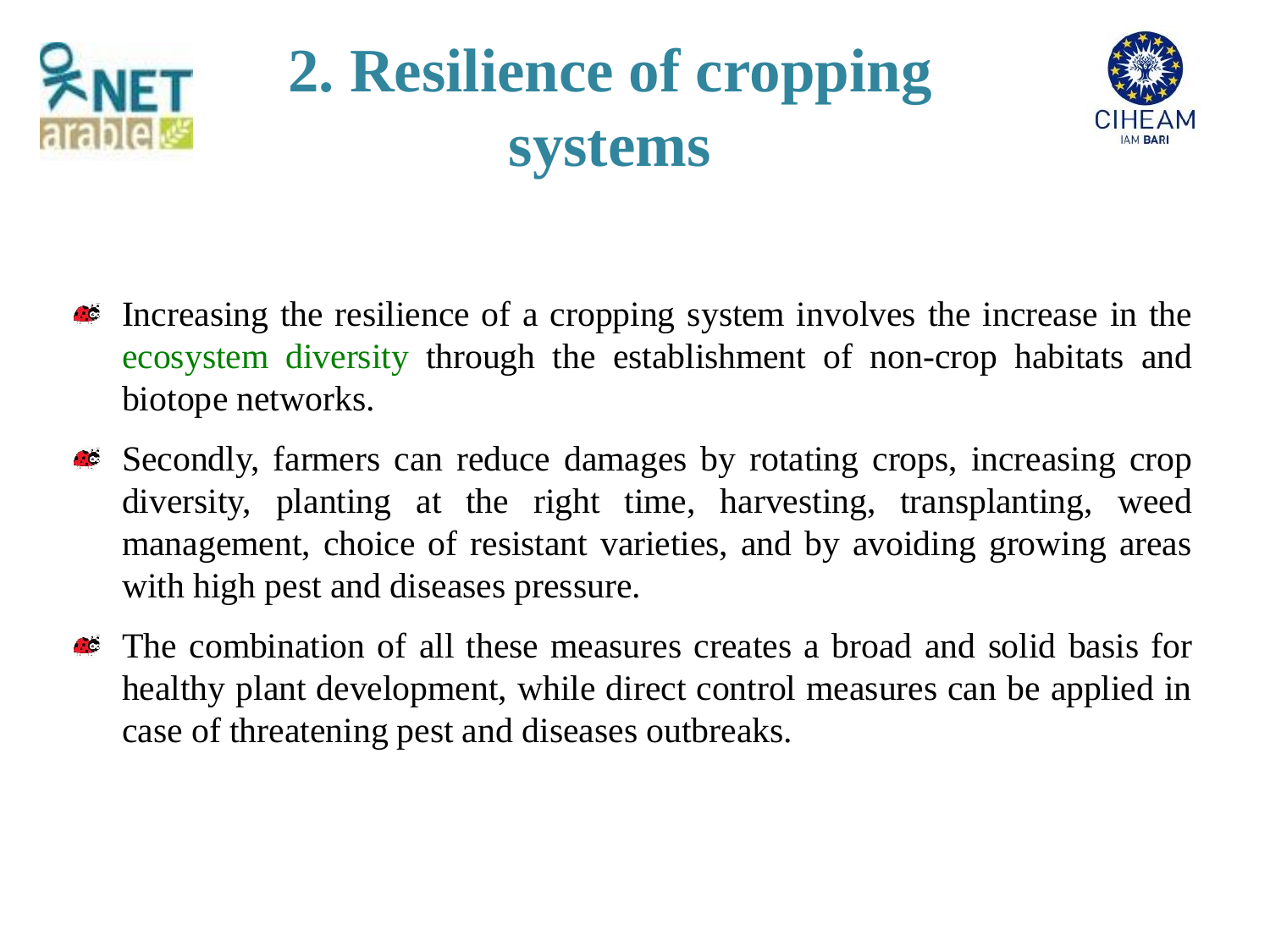

#### **3. Disease control 3.1 Preventive measures**



Prevention is a key strategy for organic producers, since diseases can rapidly spread and their control can be difficult if farmers only resort to organic pesticides.

- For several crops and diseases, the risk of infections by plant pathogens can be lowered by the use of less pathogen-susceptible, tolerant and resistant varieties. However, resistant varieties are not available for all diseases.
- Local participative breeding programs for cultivars for niche markets are very interesting (Lammerts van Bueren *et al*., 2015).
- Seeds infested with pathogens are a major source of disease outbreaks in many arable crops. This can be avoided by the use of certified seeds. When seeds are produced on farm, they should be inspected and, if infested, they need to be treated by appropriate methods such as heat or PPPs suitable for organic farming.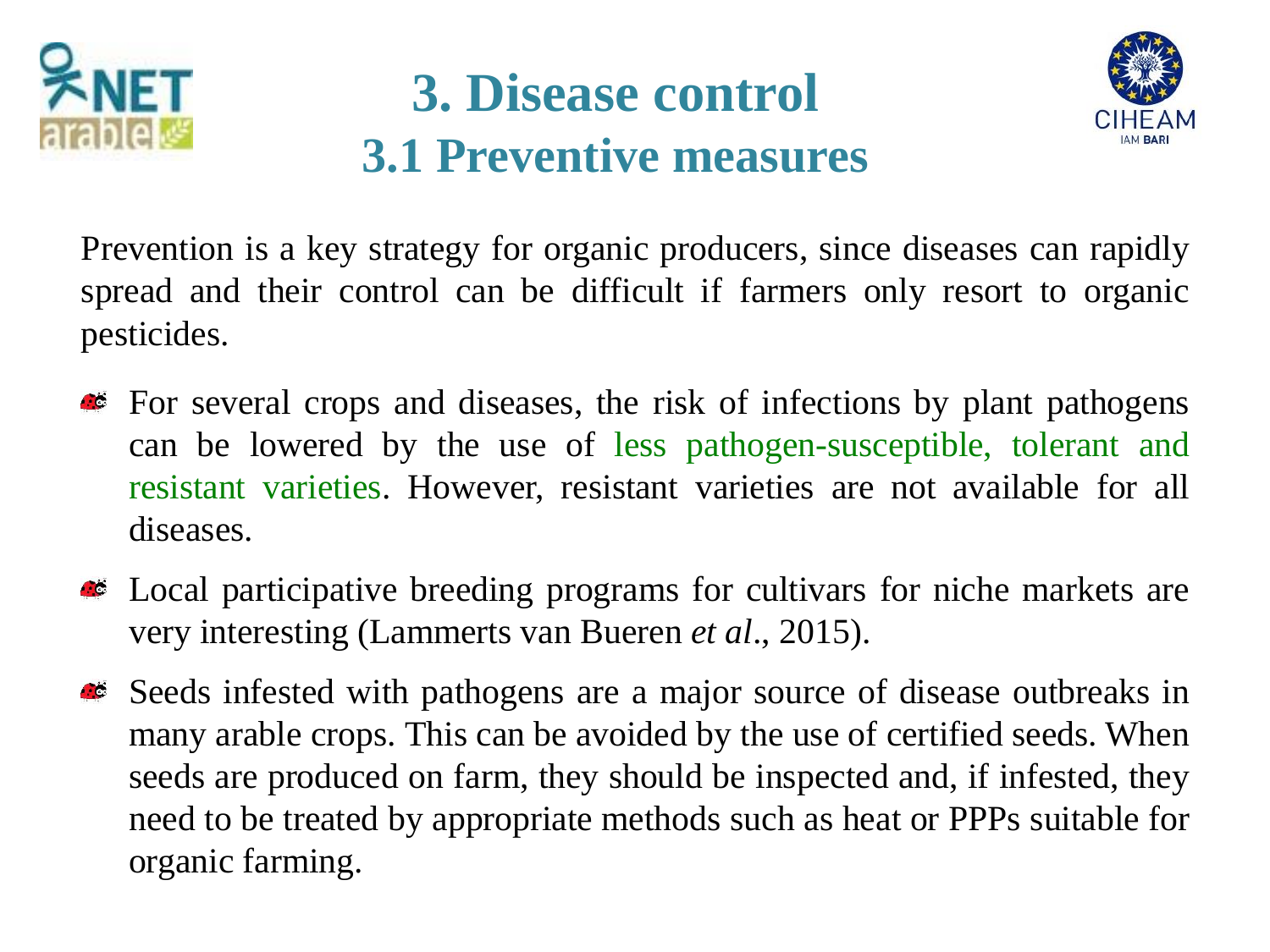



The implementation of optimal **crop rotations** is another important measure to reduce the risk of disease build-up. In cases of pathogens that can survive for several years in the soil, rotation breaks of several years for the same crop are necessary. For example, to avoid infection with *Sclerotinia sclerotiorum* in soybean or other legumes, cultivation breaks of at least 4 years should be performed for these crops and other host plants of the pathogen, such as sunflower and rape seed.

**Tillage**, such as deep ploughing after harvest, is a general measure to reduce inoculum for the next season, e.g. for infection structures of *S. sclerotiorum* or for pathogens causing seedling diseases in sugar beet. However, tillage choice will be influenced by soil type and trade-offs with soil organic matter storage, greenhouse gas emissions and weed management. We should also keep in mind that deep ploughing is in conflict with soil conservation and such aspects need to be considered as well.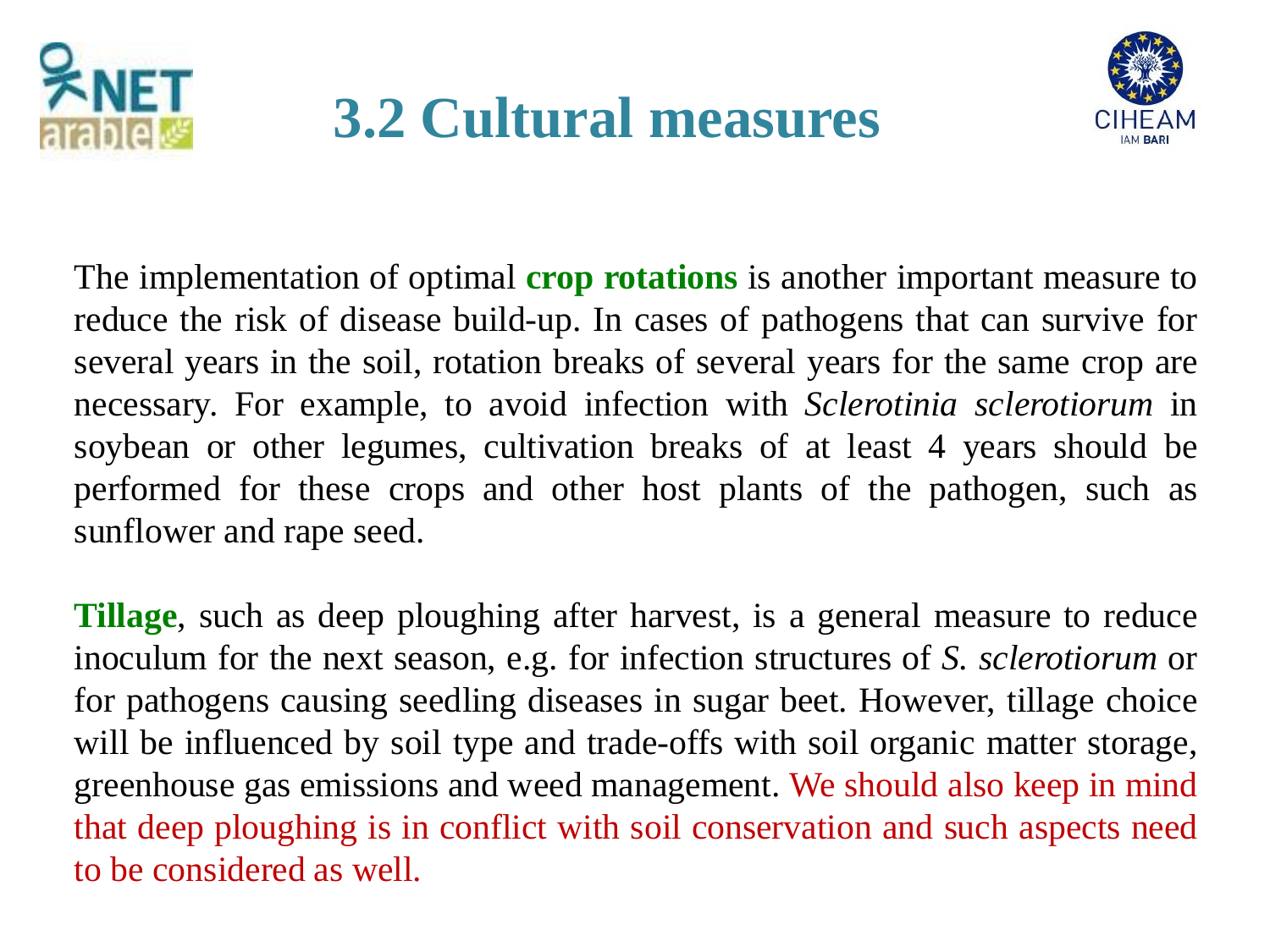

# **3.3 Plant protection products (PPPs)**



The use of PPPs authorized under organic farming is often the only way to restrict the spread of causal agents of diseases, thus helping maintain productivity. The number of PPPs allowed in organic farming is small with respect to the overall number of PPPs on the market.

All PPPs sold and used in the European Union have to be registered (Regulation (EC) 1107/2009). Products registered for organic farming need additional approval (Regulation (EC) 834/2007).

For many diseases, direct measures are not available. Hence, there is a strong need for the development of new alternative compounds.

We need to considered that the development of a compound, its registration and final market introduction generally takes much more than 10 years. This needs to be considered by farmers, when planning strategies for disease and pest control and by decision-makers when discussing future policies.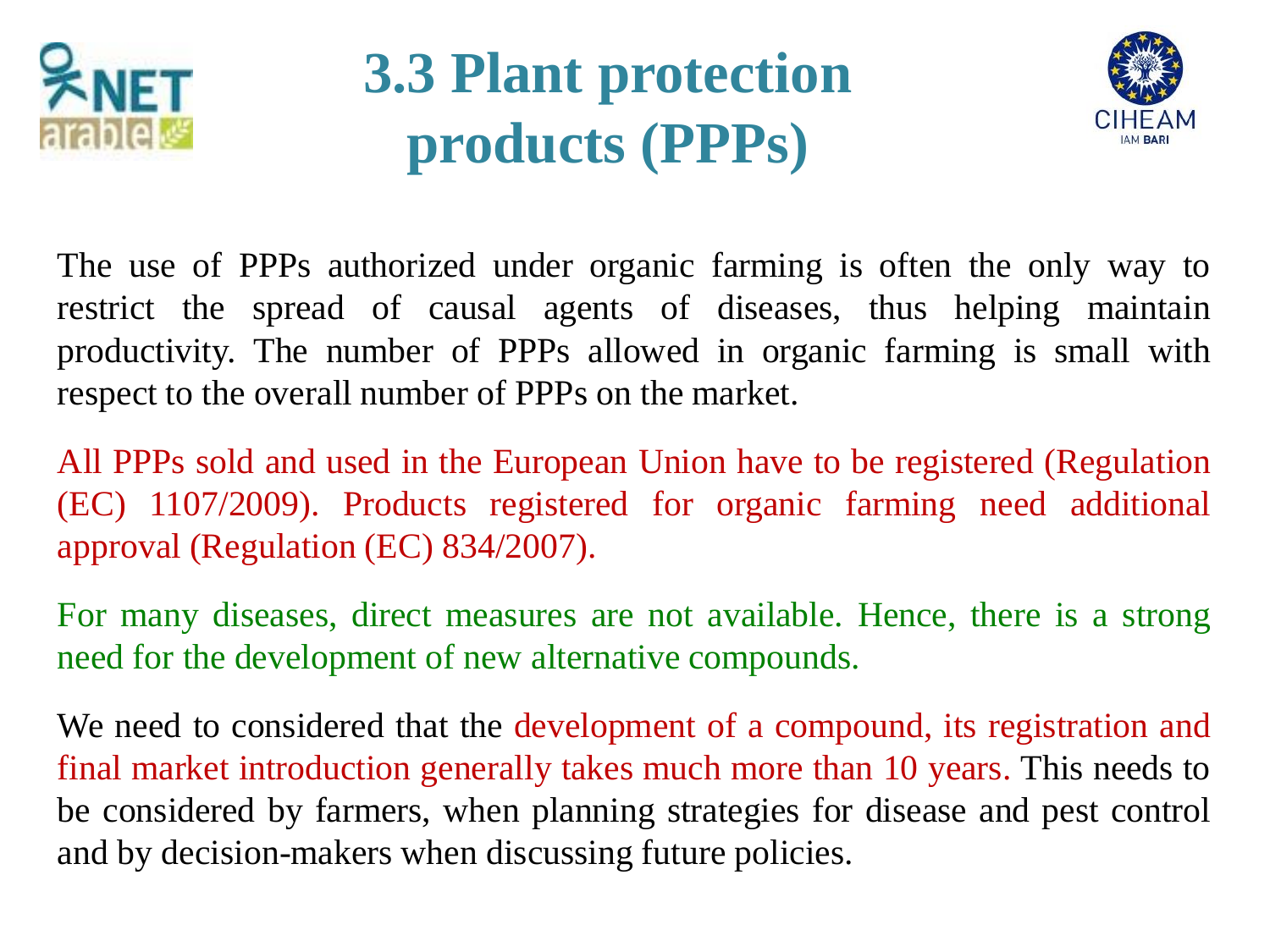

# **3.4 Challenges of the replacement of copper compounds**



Copper-based products are among the most used PPPs to control downy mildews and many other diseases. To date, cupric fungicides or bactericides are still of high importance in organic (and integrated) production systems.

The European Union policies aim at the promotion of sustainable, quality-based agricultural production and at limiting environmental risks especially regarding soil contamination. Since copper can accumulate in soils (AGES, 2011) and have adverse effects on the environment (Kula *et al.,* 2002), there is an urgent need to reduce the dependency of organic (and low input) farming systems on copper use.

Currently, for organic farming, copper is registered in the EU until 2018.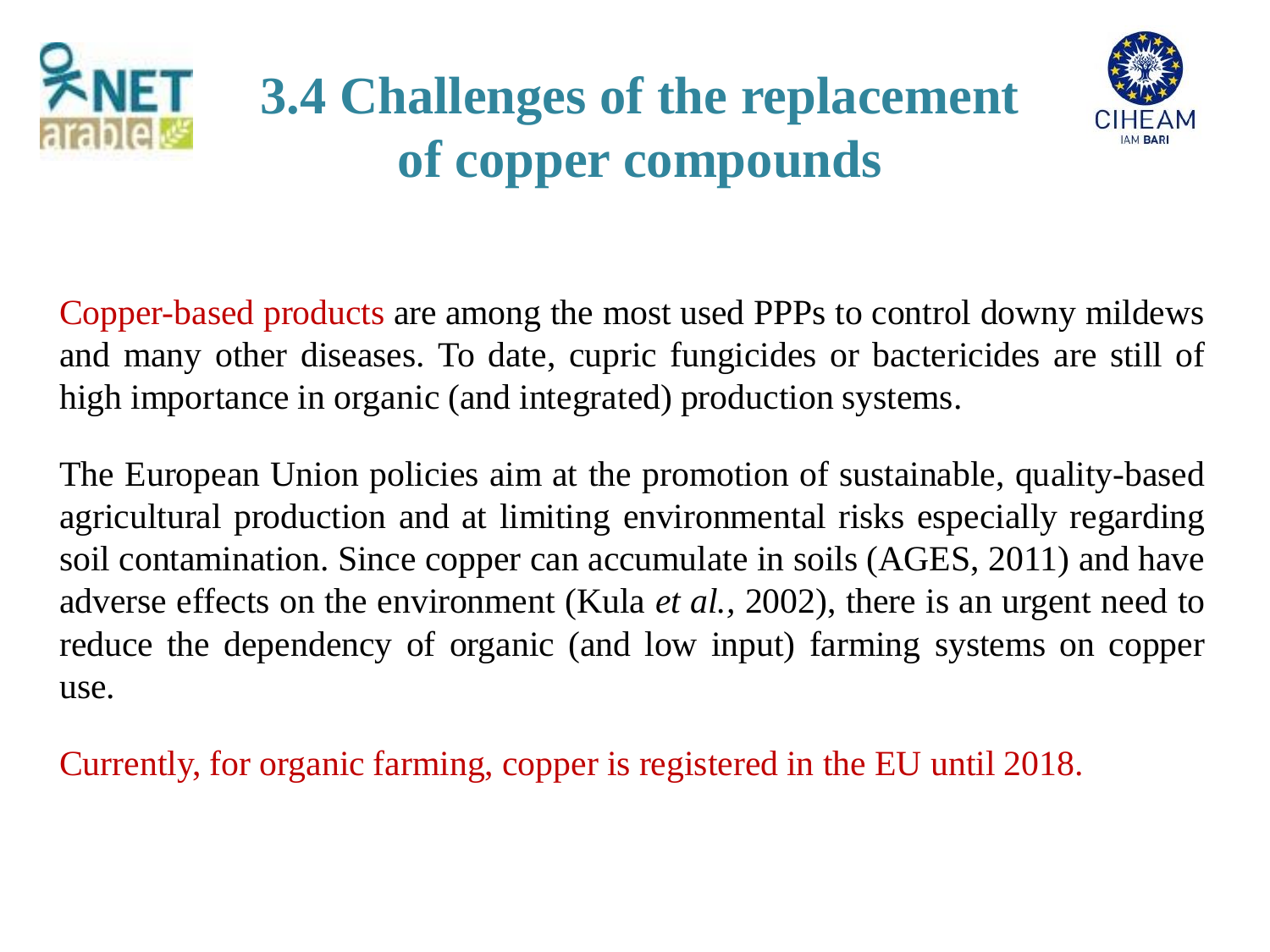



The maximum amount of copper allowed by the EC for use in arable crops (e.g. potatoes) is 6 kg/ha per year. On a national basis, countries and organic farmers' associations have restricted themselves to lower amounts of copper, such as e.g. a maximum of 4 kg/ha per year in Switzerland or 3 kg/ha per year in Germany. Some countries, such as the Netherlands, or organic associations like Demeter do not allow the use of copper-based PPPs at all.

Copper-reduced or copper-free production systems may be achieved by:

- $\triangleright$  Reducing the dependency of agricultural systems on PPP use by increasing the intrinsic tolerance of the production system (e.g. use of diseaseresistant/tolerant cultivars and/or reduction of disease pressure);
- Providing decision support systems DSS, (e.g. Öko-SIMPHYT or Bio-PhytoPRE) that facilitate optimal application of PPPs;
- $\triangleright$  Providing alternative compounds with a similar range of activity as copper.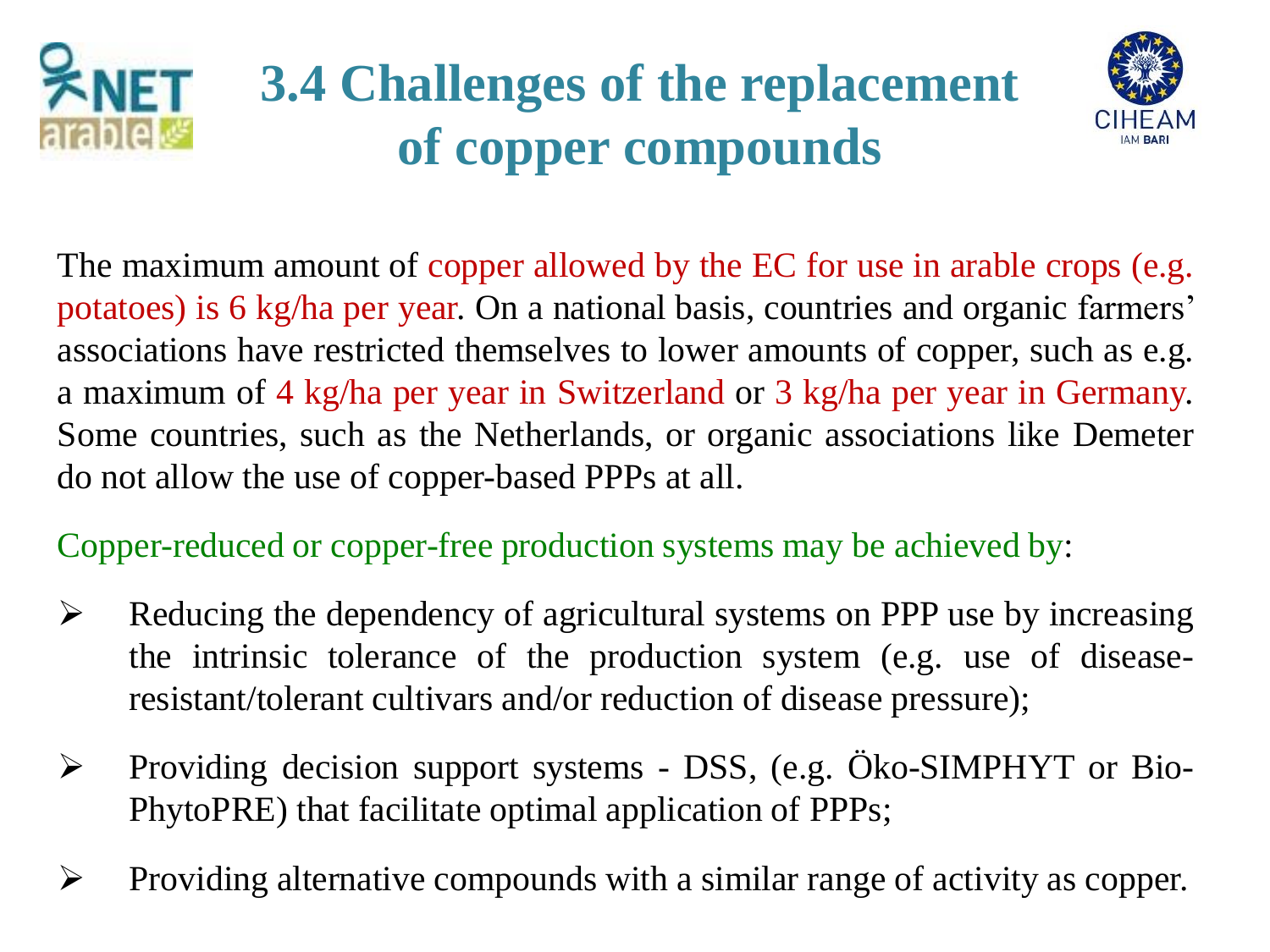

# **3.4 Challenges of the replacement of copper compounds**



With respect to research on copper reduction/replacement, several international and national research projects were carried out or are in progress:

- > [Blight-MOP12](http://research.ncl.ac.uk/nefg/blightmop/page.php?page=1)
- [Repco13](http://cordis.europa.eu/project/rcn/73843_en.html)
- [CO-FREE14](http://www.co-free.eu/)

In organic arable crops, copper-based PPPs play a major role in the control of *P. infestans* on potato. Swiss organic farmers apply on average only 2.5 kg copper per hectare and year in potatoes, although the maximum permitted quantities are 4 kg (Speiser *et al*. 2015). Their strategy for minimizing copper applications involves resistant cultivars, adaptations in crop management, optimized copper applications and the use of alternative products.

[Here](http://farmknowledge.org/index.php/search-for-ok-tools?v=31028) you will find how to reduce use of copper on potato.

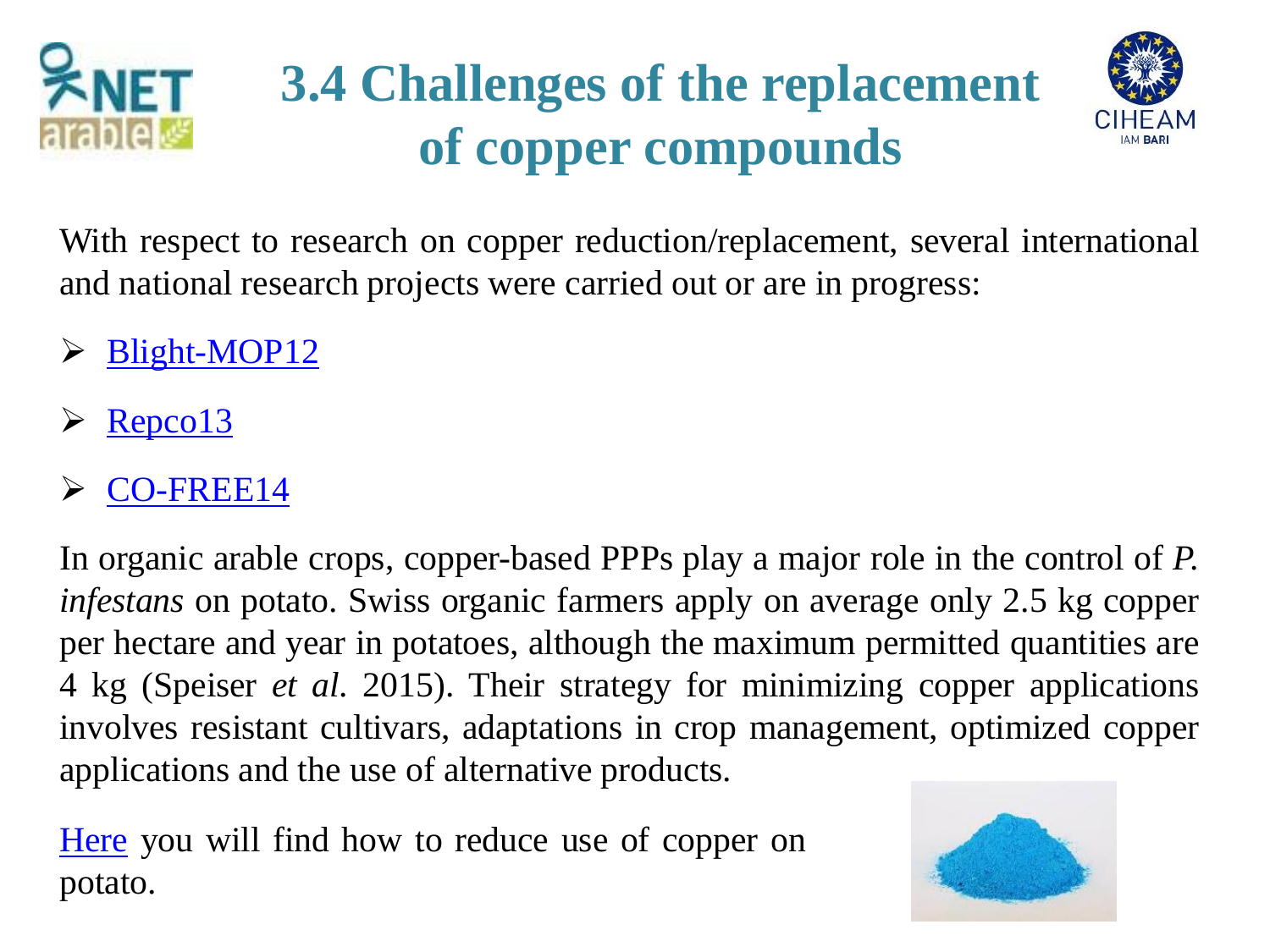

**4. Pests management** 



In arable farming, yield limitations are mainly due to diseases, insufficient nitrogen supply or weeds. Severe, unsolved pest problems only occur in oilseed rape (pollen beetle *Meligethes aeneus*, stem weevil *Ceutorhynchus* ssp., flea beetle *Psylliodes chrysocephalus*) and in potato production (wireworms, mainly *Agriotes* spp. but also others from the family Elateridae). In all other arable crops, insect pests rarely lead to severe yield losses.

Interactions between cultural practices, biotic and abiotic factors have a huge impact on plant health: the use of direct control methods can have side effects on beneficial arthropods, thus adversely affecting ecosystem services needed for pest prevention. The use of non-selective bio-pesticides should therefore be limited as much as possible.

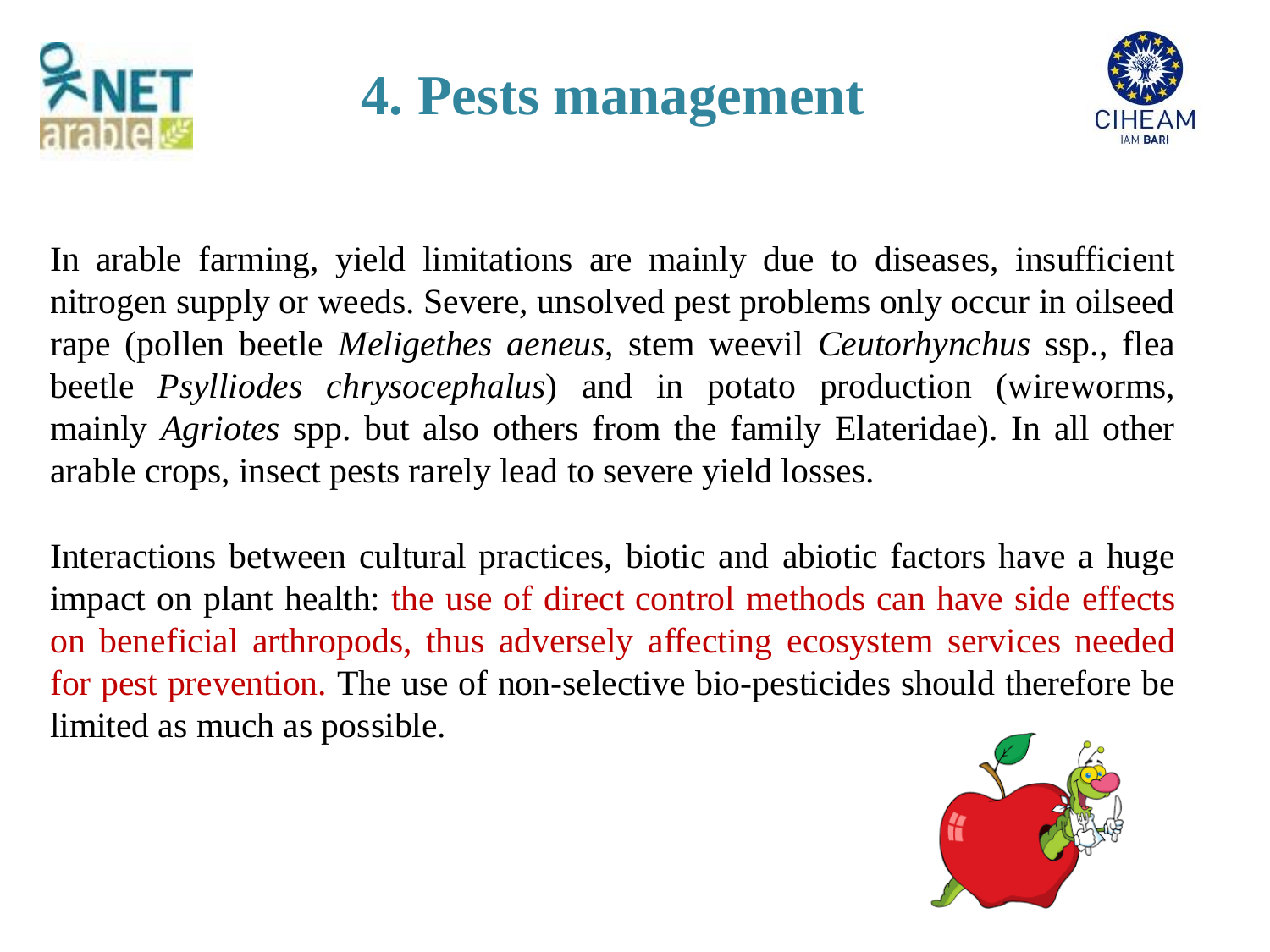



A vast variety of measures and strategies are used for habitat management at field level (Malézieux *et al*. 2009, Parolin *et al*. 2012):

**Intercropping** and **mixed cropping** stand for the simultaneous growing of different harvested crop species in one field.

**Under-sowing crops**, often clover, are sown with or after the main crop and are not harvested; their most intensive growth occurs before covering the main crop or after harvesting it.

**Companion plants** are non-crop plants grown within the fields for different purposes:

1) Attraction and support of natural enemies by providing pollen and nectar (insectary plants)

2) Repellence and/or interception insect pests (repellent plants) and

3) Influence on nutrition and/or chemical defense of crop plants (Parolin *et al*. 2012).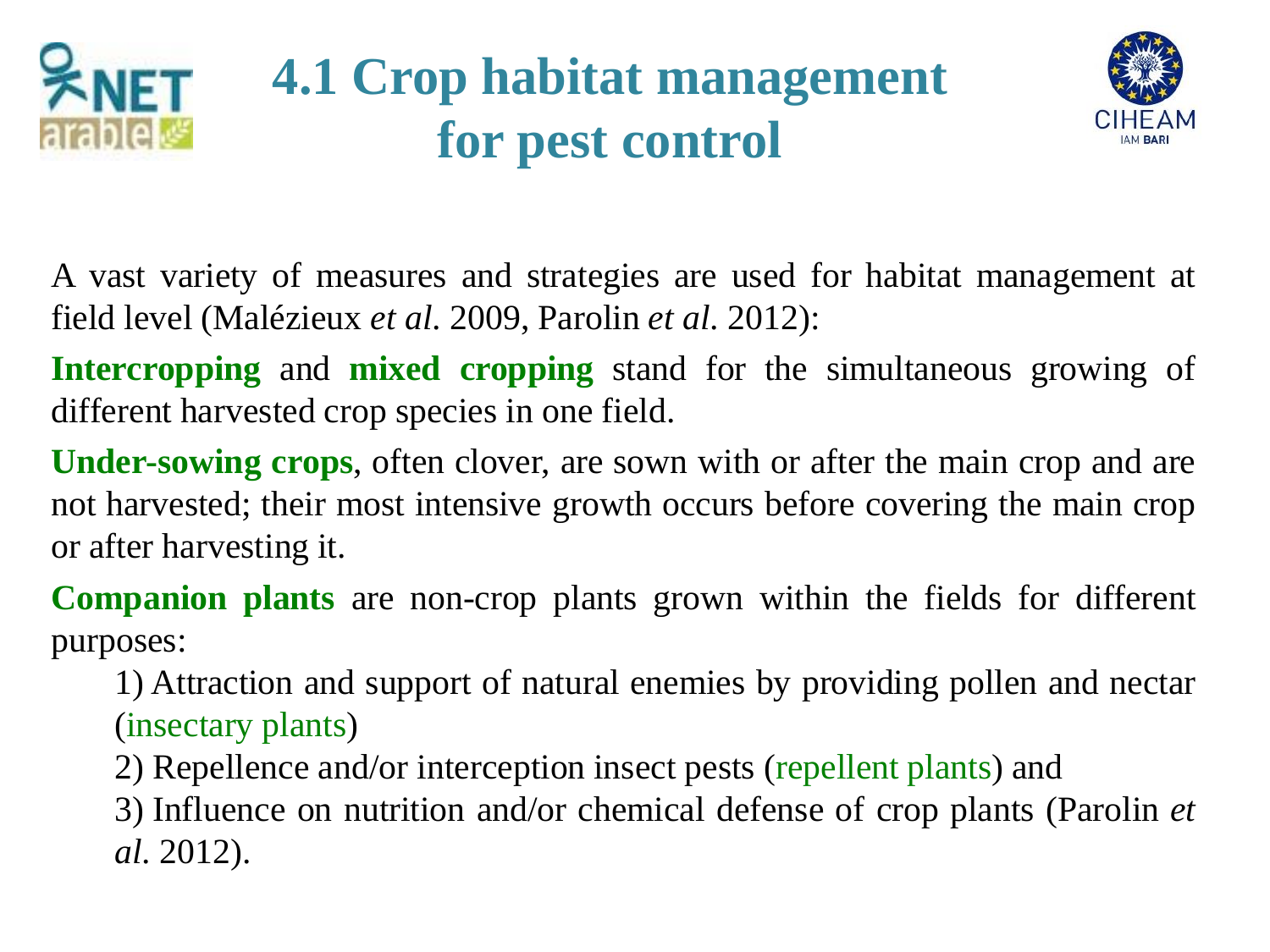

## **4.1 Crop habitat management for pest control**



In cabbage production, inter- and cover cropping are implemented as efficient strategy for *Delia radicum* prevention: oviposition of *D. radicum* is significantly reduced in cabbage fields intercropped with clover, because nonhost plants interfere with host plant location of this specialist cabbage pest (Finch and Collier 2000, Meyling *et al*. 2013). If we keep higher weed numbers and diversity around organic farms, a similar effect can be achieved or the following solutions can be used to keep beneficial arthropods in our field:

- **Banker plants**, mainly used in greenhouse production, are a mini-rearing system for natural enemies (Huang *et al*. 2011): They supply a non-pest prey (e.g. aphids which infest the banker plant but not the crop plant) and therefore sustain the natural enemies within the greenhouse.
- **Beetle banks** grass covered earth banks in the middle of the field are shelter habitats that provide suitable over wintering sites for predatory carabid and staphylinid beetles or spiders (Jonsson *et al*. 2008).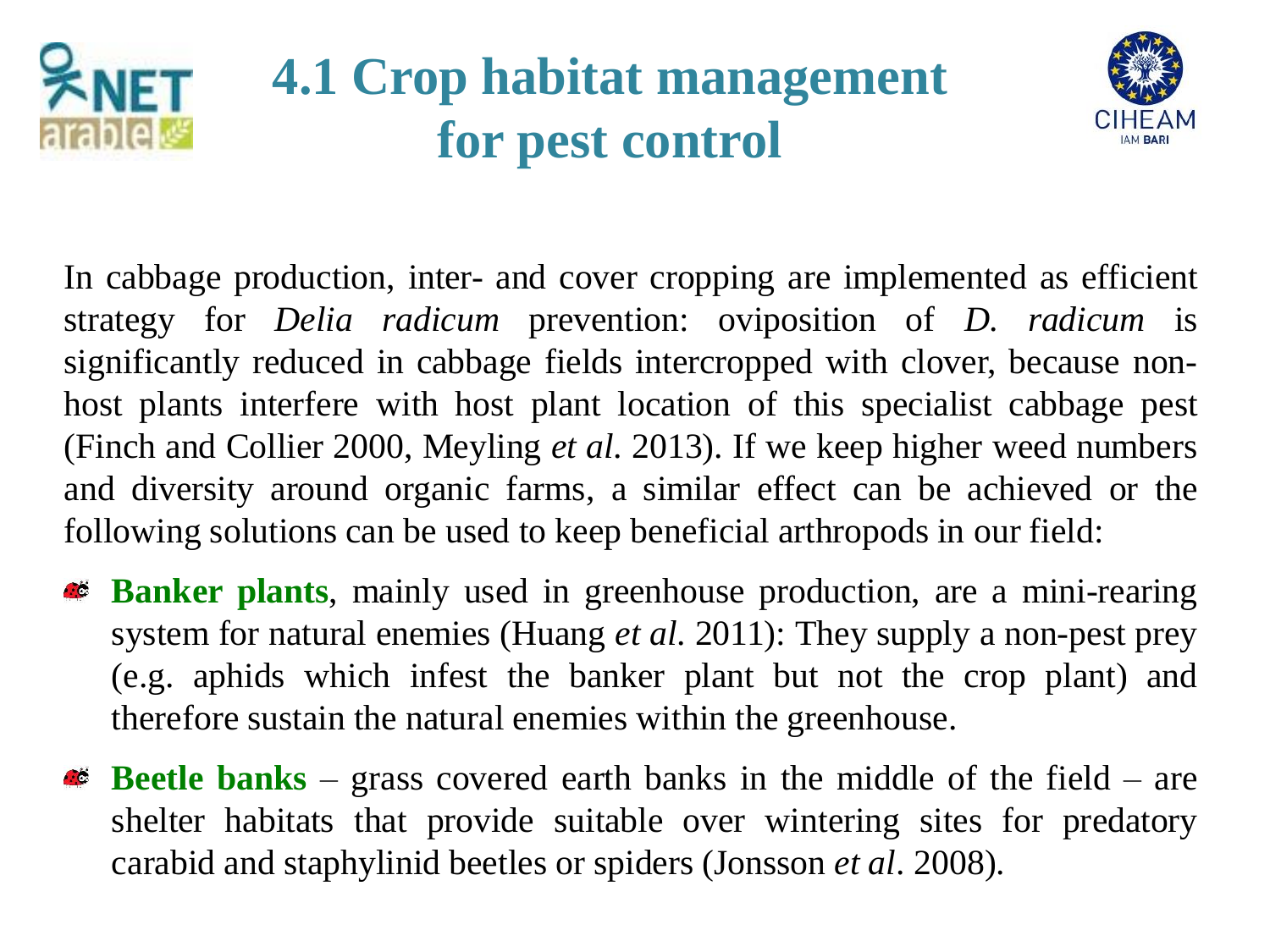



- **Cover crops** are sown after harvesting the main crop before sowing the new crop mainly to prevent nitrogen leaching and soil erosion.
- **Flowering strips** usually consist of plants attractive for insects sown at field  $\bullet$ margins and aim at attracting natural enemies by providing food and shelter.
- **Barrier plants** are also sown at field margins and aim at intercepting **CC** immigrating pest insects (Parolin *et al*. 2012).
- **Trap crops or trap plants** are of preferred growth stage, cultivar or species and attract, divert, intercept, and/or retain targeted insects because they are more attractive than the main crop (Parolin *et al*., 2012).

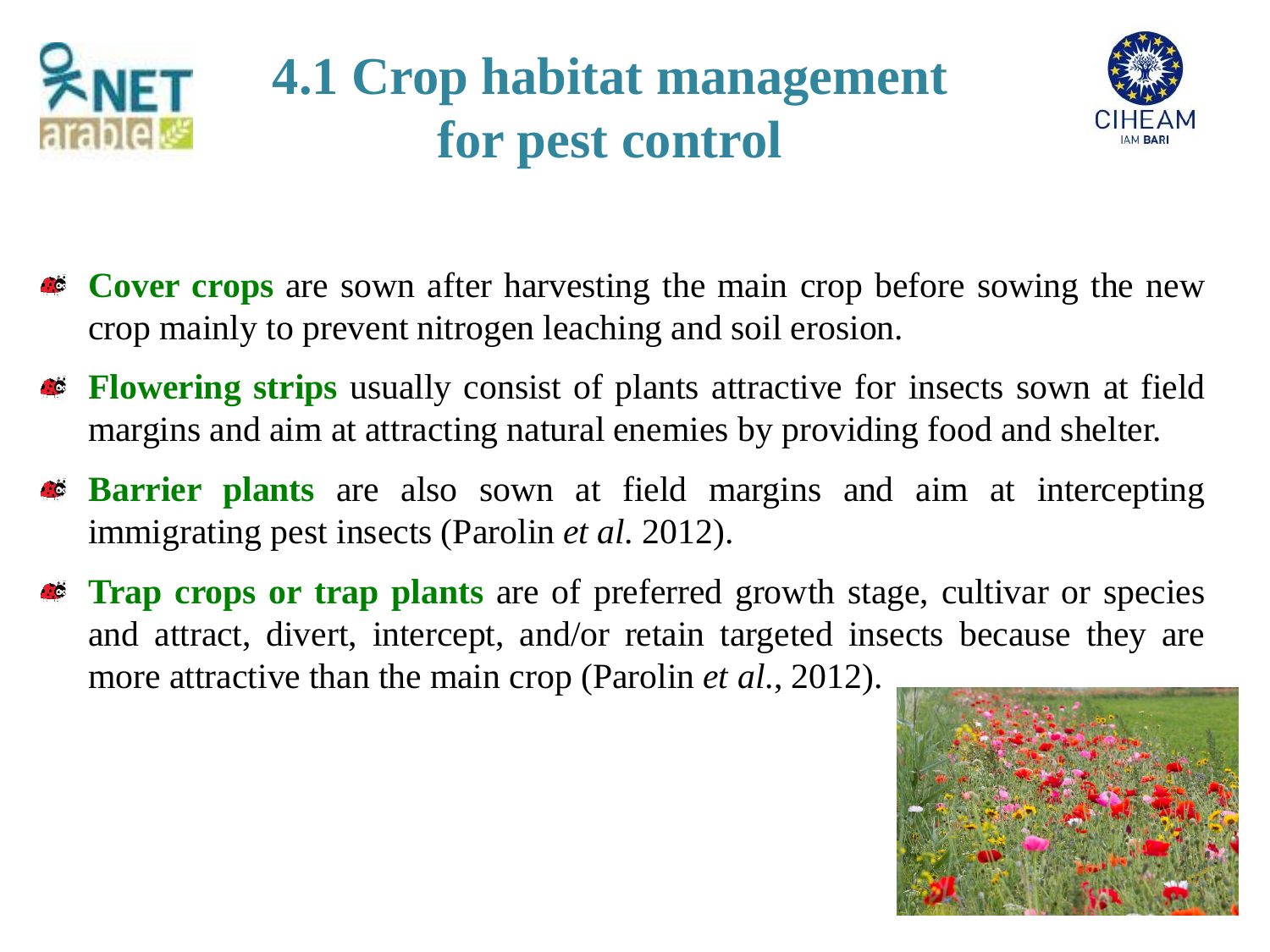



Cultural control practices aim at prevention, avoidance or suppression of pests by creating conditions that are detrimental to the pest or favorable to natural enemies (Hill, 2014). Optimal and expedient implementation of cultural practices requires in-depth knowledge of pest biology and careful long-term planning.

Cultural practices for pest control include crop rotation, sanitation, use of healthy seed and planting material, choice of adapted/resistant/tolerant cultivars, agronomic measures aiming to improve soil quality and functioning (minimum tillage, animal and green manure, compost) as well as agronomic measures favouring healthy plant development (irrigation, optimal nutrition, weed management, row spacing) and adapted timing for planting or harvest in order to disrupt the crop-pest phenological synchrony.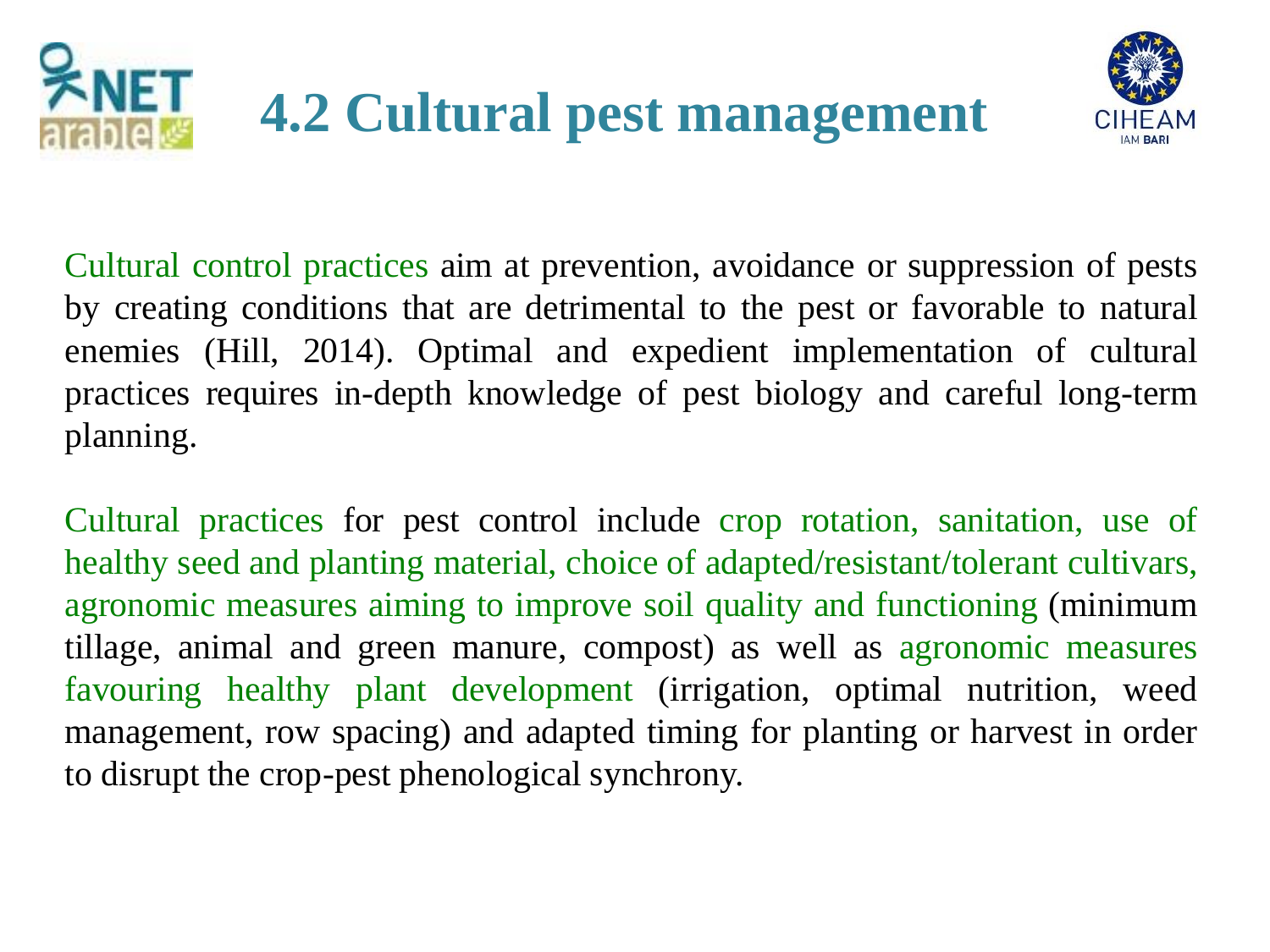



**Crop rotation** for pest control is useful against pests which have a narrow host range and a limited dispersal ability. For instance, maize rootworm (*Diabrotica* spp.) is efficiently controlled by a three-year rotation. Crop rotation is also an important control method for the cabbage pest *Contarinia nasturtii*, which overwinters in the soil of the previous crop and migrates over less than 100 m. In addition, there are indirect effects of crop rotation on pest incidence: legumes in a crop rotation are an important source of nitrogen and nitrogen availability influences and often increases susceptibility of plants to pest damages.

**Fertilization** can have a significant impact on pest occurrence. Examples from few studies follow: in cabbage production, lower densities of flea beetles, aphids, and caterpillars were observed on organically manured plants compared to chemically fertilized and unfertilized plants (Arancon *et al*. 2005, Culliney and Pimentel 1986). Phelan *et al*. (1995) showed that females of European corn borer preferred plants in conventional soils for oviposition.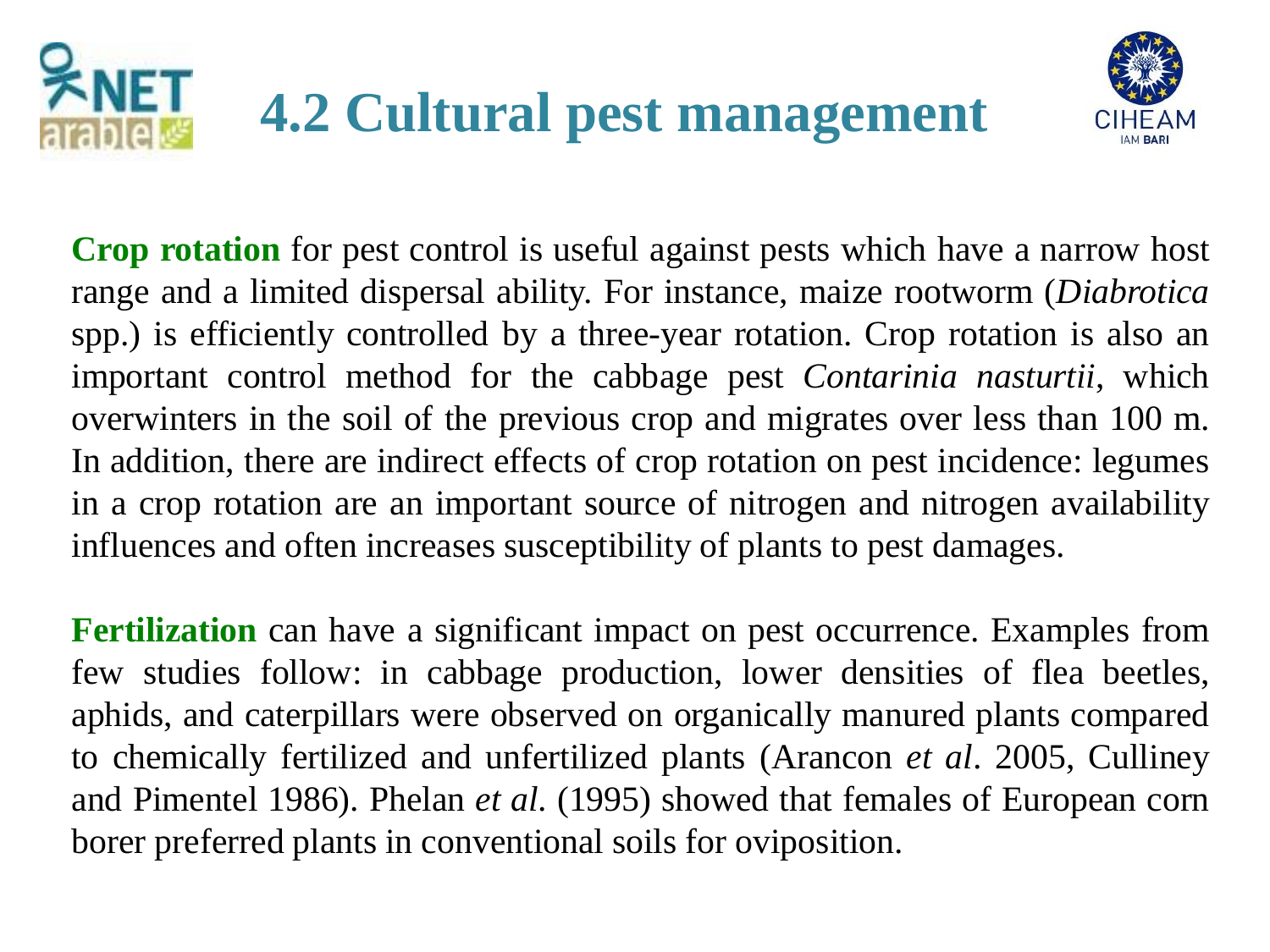



**Physical methods** of pest control include nets, fences, particle films, or inert dusts (Vincent et al. 2003). Crop netting is used in cabbage production against *C. nasturtii*, *D. radicum*, Lepidoptera or flea beetles *Phyllotreta* sp.. Although this method is highly efficient, it has the disadvantage of excluding natural enemies from the crop.

In oilseed rape production, the good efficacy of inert dusts (i.e. clinoptilolithe) against pollen beetles was shown to increase yield by 23% (Daniel *et al*., 2013). Kaolin particle film technology has been developed for fruit production (Daniel *et al.,* 2005) but was recently registered for pollen beetle control in Switzerland (Dorn *et al*., 2014).

[Here](http://farmknowledge.org/index.php/search-for-ok-tools?v=31036) you will find practical information about the use of rock dust against the rape pollen beetle.

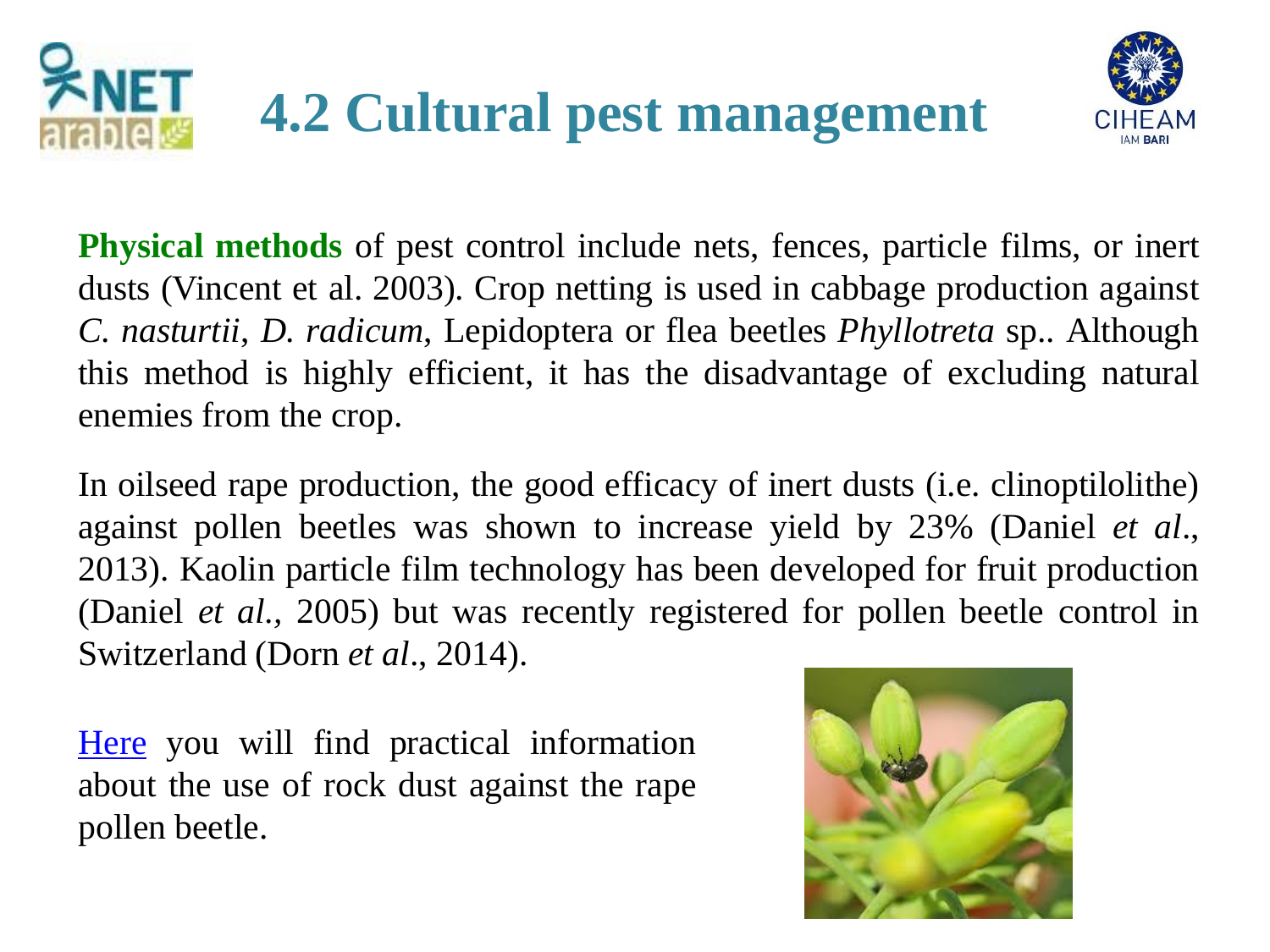



Different **other agronomic measures** are used in order to reduce or avoid pest damage:

- **Certified seed and planting material** are a prerequisite for healthy plant **AC** development.
- **Adapted timing for planting or harvest** can disrupt the crop-pest **CO** phenological synchrony; two examples follow:
	- In areas with high pressure of the Swede midge (*C. nasturtii*), Broccoli is mainly produced in spring and autumn instead of summer. During summer, cauliflower which is less susceptible to the Swede midge is produced as substitute.
	- Damage by autumn oilseed rape pests, such as flea beetles (*Psylloides*) *chrysocephala*) or *Athalia rosae,* is lowered by early sowing and by creating conditions favorable for rapid plant development.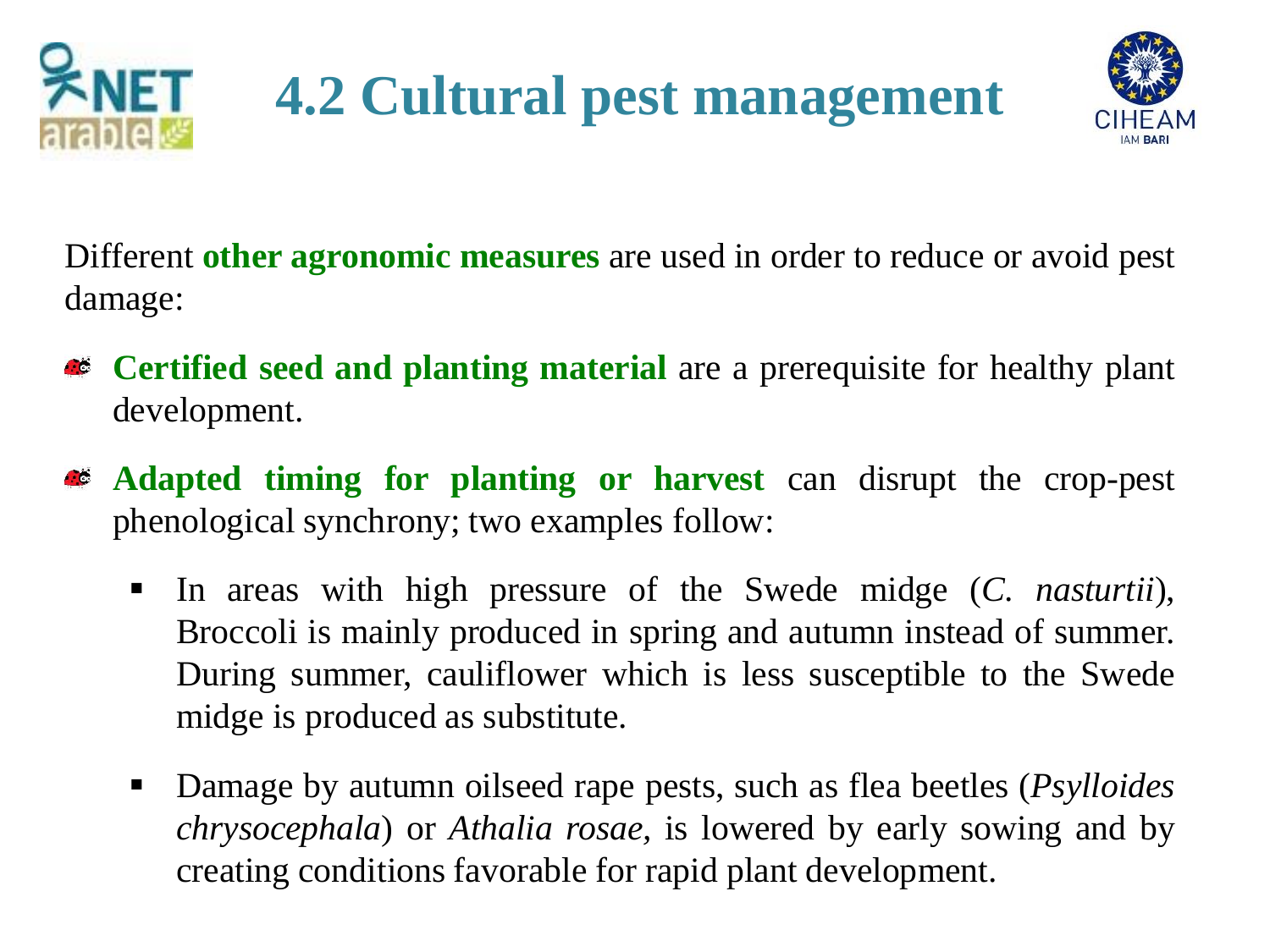

## **4.3 Insecticides**



Insecticides for organic farming are of natural origin. For example:

Neem can be used against *Aleyrodes proletella*, but the efficacy is only sufficient if drop-leg technology for under–leaf application is used.

Spinosad is used against different Lepidoptera larvae, thrips, *C. nasturtii*, and *D. radicum*.

The advantage of most natural products lies in their lack of persistence and bioaccumulation in the environment, because they generally degrade faster in sunlight, air and moisture than synthetic products.

However, some insecticides used in organic farming (such as spinosad and pyrethrum) can have detrimental side effects on non-target organisms. Hence, all efforts to establish conservation biological control can be annihilated. In order to avoid negative impact of direct control measures on ecosystem functionality, selective methods for pest control should be preferred and the necessity of applications should be carefully assessed.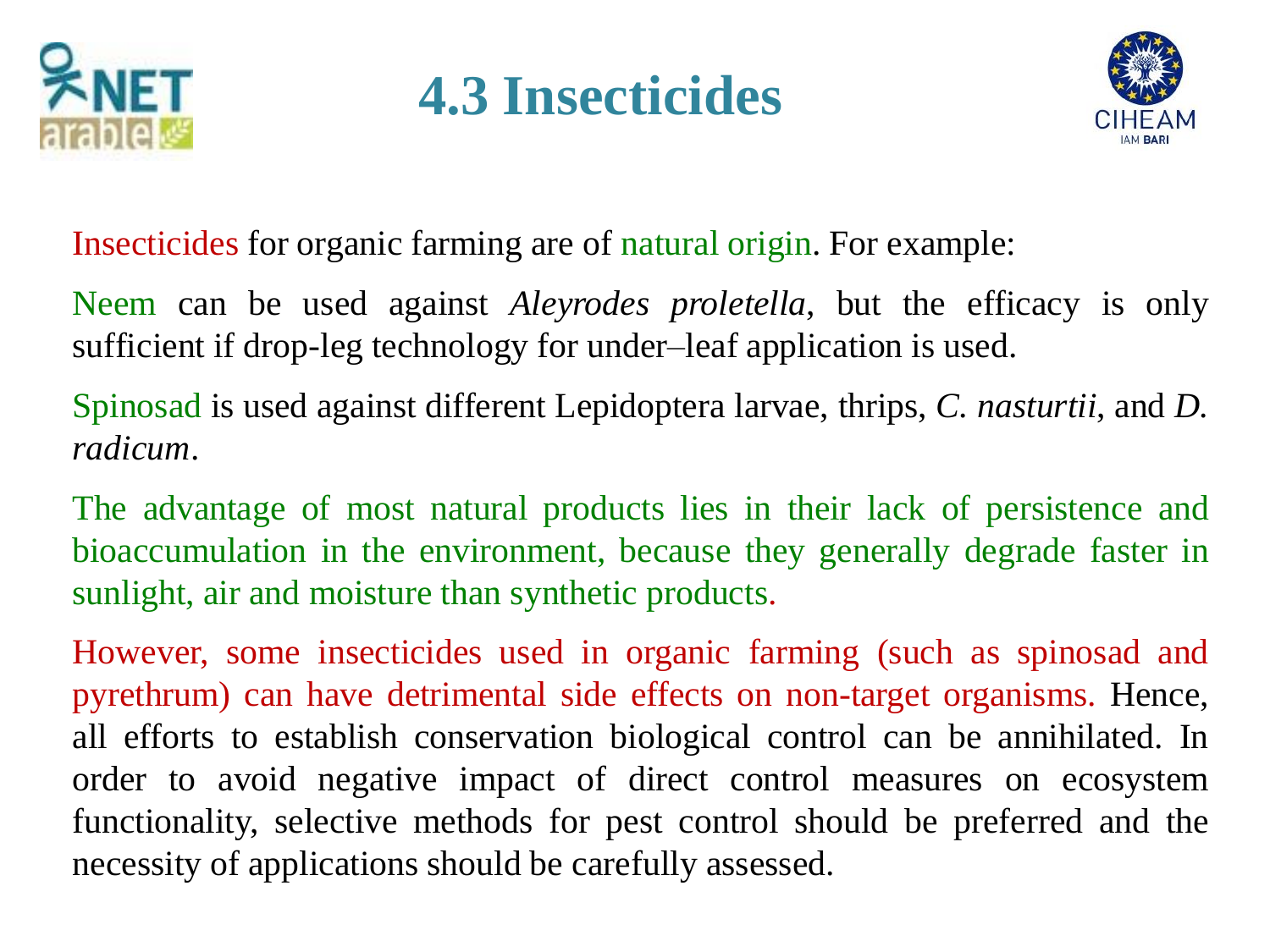



Insecticides vary in their toxicity to people and to non-target organisms, and in their potential ecological impact. The term "Biorational" has been recently proposed to describe those insecticides that are effective against the target pest but are less detrimental to natural enemies.

At the beginning the term was used to describe only those products derived from natural sources, i.e. plant extracts, insect pathogens, etc. Later on, a common way to define a biorational insecticide was "*any type of insecticide active against pest populations, but relatively innocuous to non-target organisms and, therefore, non-disruptive to biological control*".

[Here](http://farmknowledge.org/index.php/search-for-ok-tools?v=30583) you will find the database that farmers can use by selecting Pest Type, Pest Name, Active Ingredient or Beneficial Organism or Pesticide Trade Name to obtain a list of appropriate biorationals, their efficacy and possible side effects.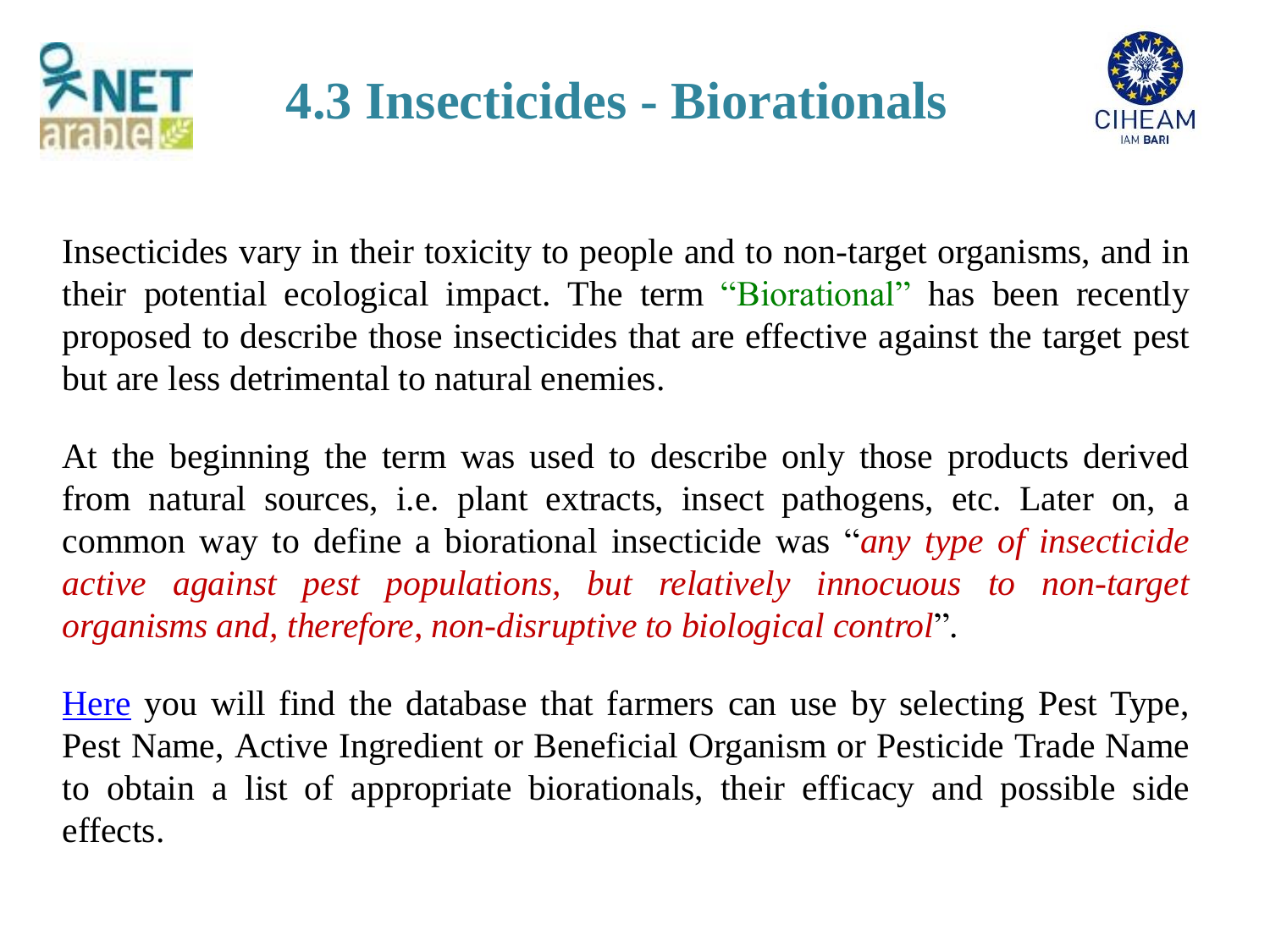

# **5. Example - Potato**



Specific problems for potatoes are Colorado potato beetles (*Leptinotarsa decemlineata*). Early-maturing varieties and quick emergence help prevent the infestation by the beetle. Other preventive steps avoid both volunteer seeds to emerge and adjacent fields with potatoes in the last year. In addition, insecticides may be used to prevent economic losses in organic farming. The combination of Neem (NeemAzal-T/S) + B.t.t. (Novodor FC) achieved good control of young larvae.

Wireworms, the larvae stage of click beetles (*Elateridae*), are other serious potato pest. Different agronomic practices or the use of pheromone traps can reduce the damage of wireworms. Furthermore, between entomopathogenic fungi and the insecticide Spinosad, synergistic effects were observed.

[Here](http://farmknowledge.org/index.php/search-for-ok-tools?v=30995) you will find a video that integrates many aspects for control of wireworms in organic potato cultivation.

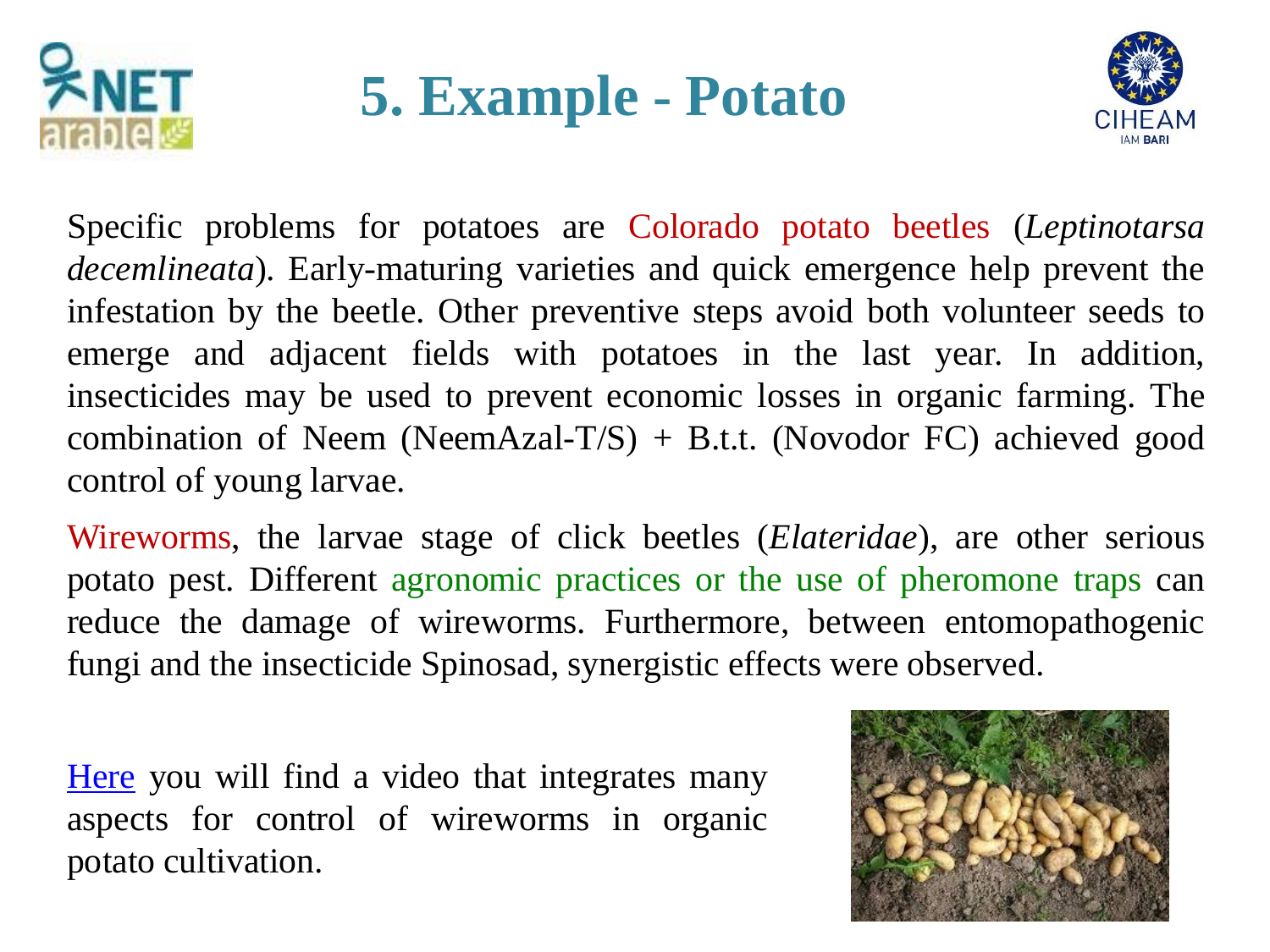

All Cereals

# **5. Examples - cereals**



#### • Disease **Solution Solution**

- Blotch (*Septoria* spp. )
- Take-all (*Gaeumannomyces graminis*)
- Powdery mildew (Erisyphe/Blumeria f. spp.)
- Rust (*Puccinia* spp.)
- Ergot (*Claviceps purpurea*)

Testing own seeds and if needed:

- Treatment with warm or hot water or dressing with Tillecur®, Cedomon® and Cerall®
- Certified seed 4, 5
- Resistant varieties

[Here](http://farmknowledge.org/index.php/search-for-ok-tools?v=30587) you will find booklet on the risks that may occur in the production of small grains, from sowing to harvest and storage.

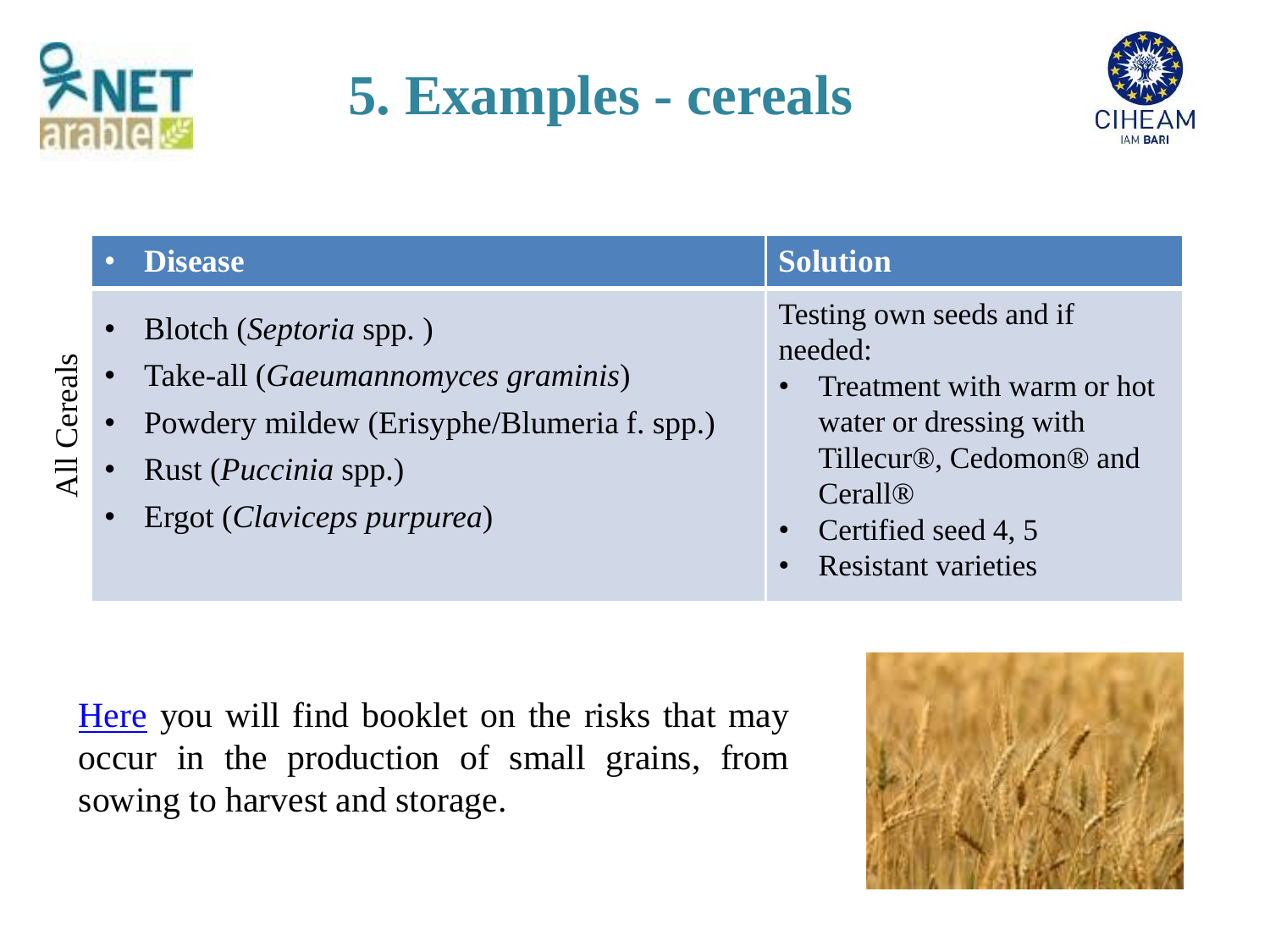

**5. Examples - legumes**



Legume cultivation is subject to **problems** like **"clover fatigue"**, a generic term for growth problems in clover. This phenomenon reduces the input of nitrogen from the grass-clover leys to the arable crops.

The most used practice to tackle this problem is cultivation break to decrease infestation levels into the soil.

[Here](http://farmknowledge.org/index.php/search-for-ok-tools?v=31023) you will find simple testing method that can be easily adopted by farmers to examine the soil for legume-fatigue symptoms.

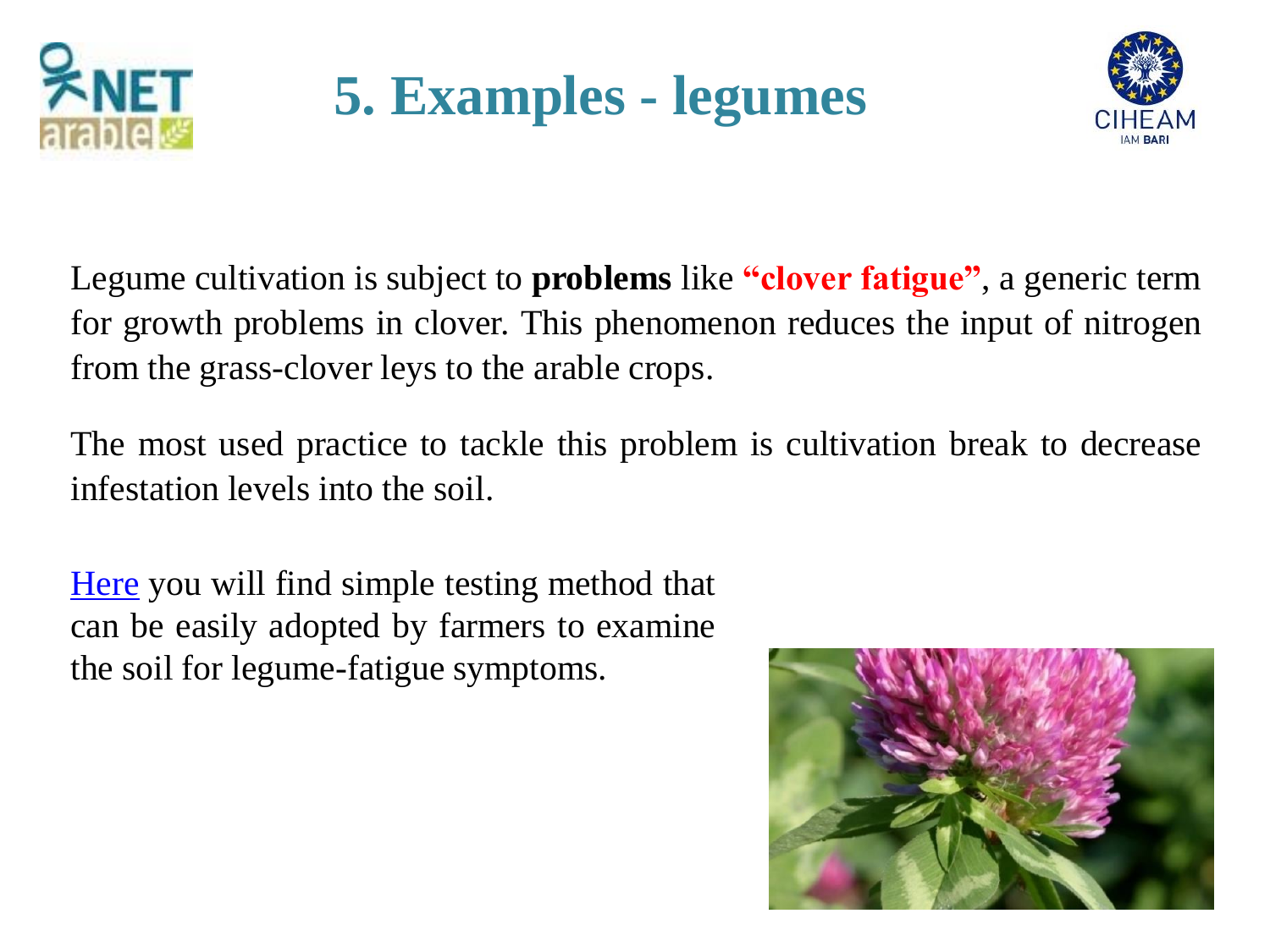

# **5. Examples - legumes**



**Disease Solution** Grain legume crops Grain legume crops In legumes in case of soil fatigue, possible pathogens are: • *Verticillium* spp. • *Sclerotinia* spp. • *Fusarium* spp.

• *Rhizoctonia* spp.

#### • Crop rotation

- Fertilization with compost
- Cultivation of beneficial plants, e.g. biofumigation with mustard (*Brassica juncae*)

Pests examples: Fava beans and peas can be infested by aphids and thrips, which usually remain below the economic threshold. Aphids can be controlled by neem applications. Severe damage to fava beans and peas can be caused by the pea weevil *Sitona* sp., especially in spring and early-summer under hot and dry weather conditions. In order to limit their damages, intercropping peas with mustard or phacelia is effective.

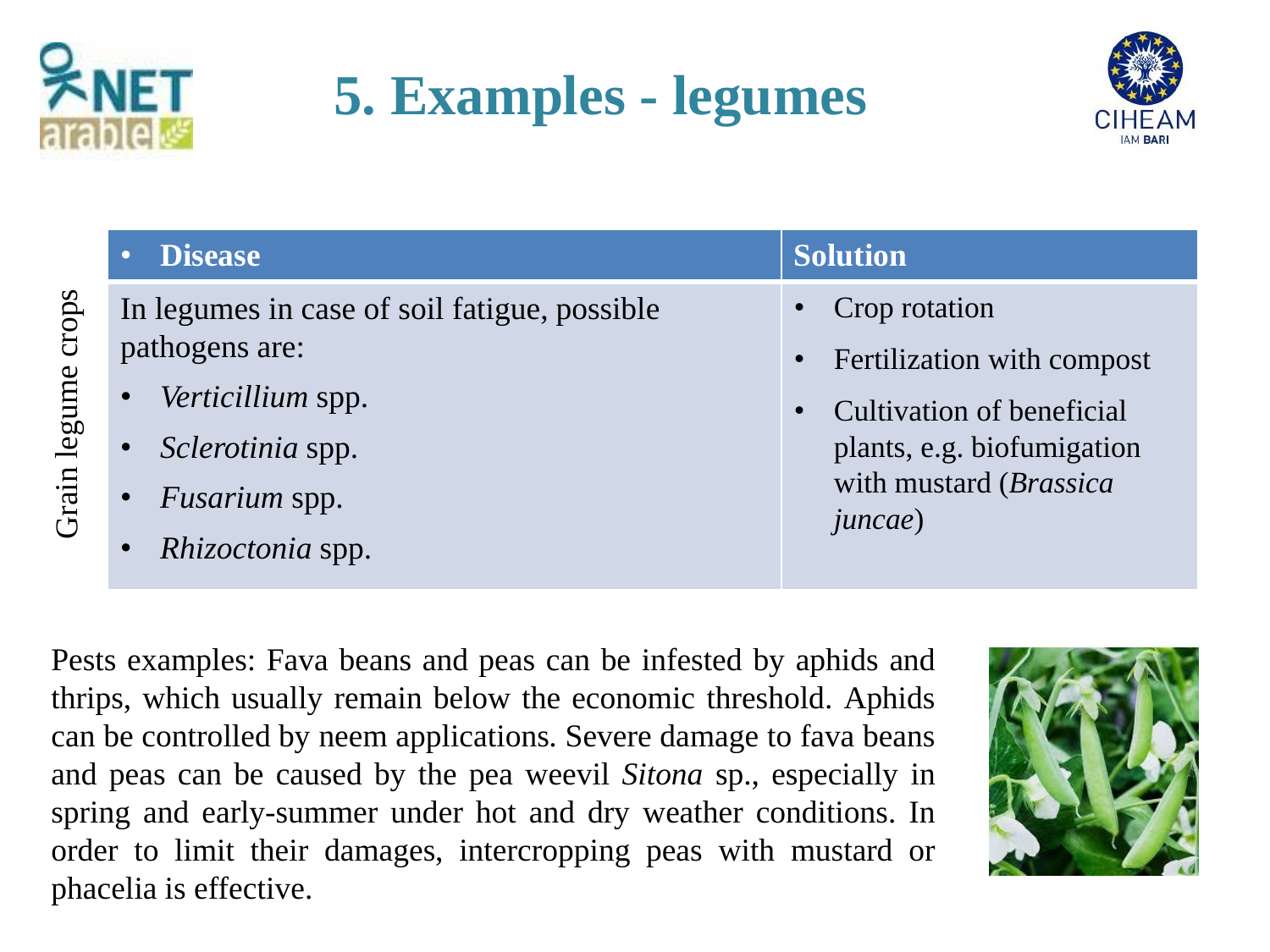

# **5. Examples – carrots and cabbage**



|         | <b>Disease</b>                                                                     | <b>Solution</b>                                                                                                                                                                                                                           |
|---------|------------------------------------------------------------------------------------|-------------------------------------------------------------------------------------------------------------------------------------------------------------------------------------------------------------------------------------------|
| Carrots | Carrot leaf blight (Alternaria dauci)                                              | Crop rotation<br><b>Resistant varieties</b><br>Certified seed<br>Fungicide: Cu-preparations,<br>Serenade (Bacillus subtilis<br>QST713)                                                                                                    |
| Cabbage | Black rot (Xanthomonas campestris)<br>Clubroot ( <i>Plasmodiophora brassicae</i> ) | Blackrot:<br>Avoidance of other cruciferae<br>nearby<br>Plant density $\langle 4 \rangle$ plants/m<br>Clubroot:<br>Increase pH above 7 with lime<br>In case of occurrence, cultivation<br>break of all cruciferae for at least<br>7 years |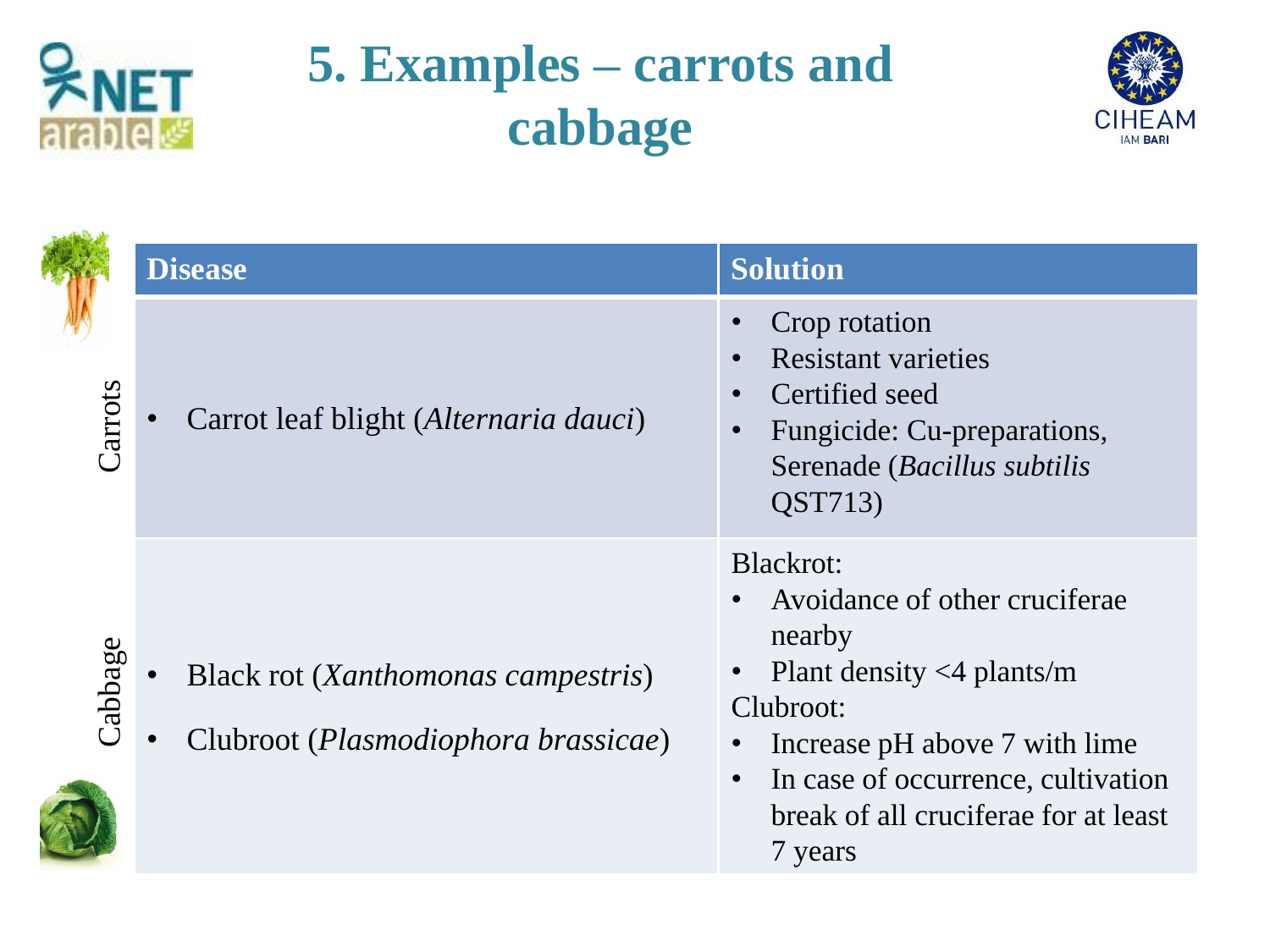



#### **Future prospects in diseases and pest management in organic arable farming**

- $\triangleright$  Currently, organic farming still largely depends on varieties bred by conventional breeders. Nevertheless, further activities with respect to breeding of varieties especially suitable for organic farming should be intensified.
- $\triangleright$  As pest and disease problems do not end at farm gates, a closer collaboration between neighbouring farmers could tackle pest problems at regional scale and might increase the impact of conservation biological control and cultural measures. Regional control measures, especially for highly mobile pests, will play a bigger role in future pest control.
- $\triangleright$  In order to fully exploit the benefits of functional agro-biodiversity, the use of non-selective insecticides that are also used in organic agriculture has to be reduced. This can only be achieved if tolerant and resistant cultivars are planted.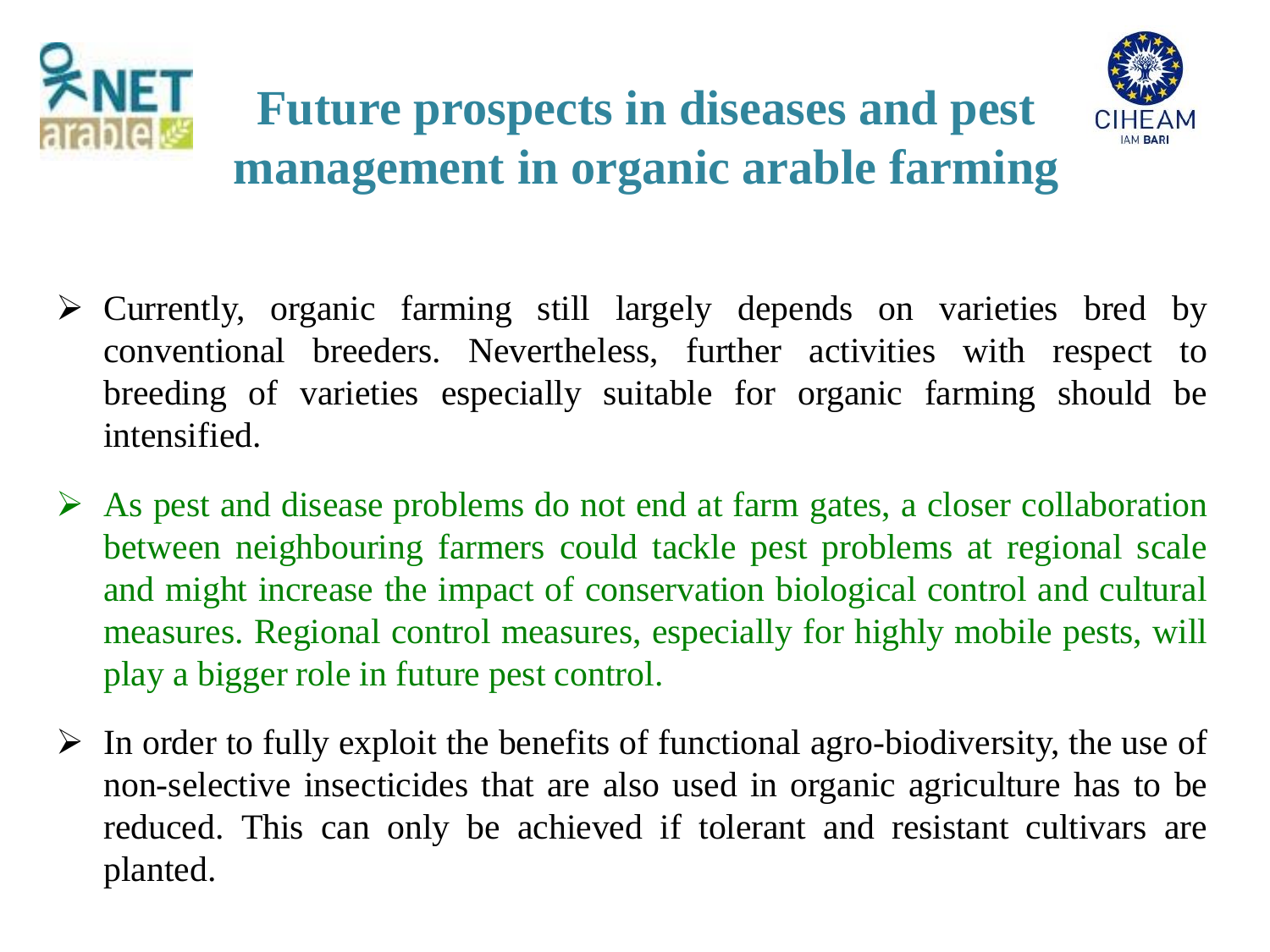

# **Additional tools**



Here some additional tools that concern this module, available in other languages:

- Manual for potato [management](http://farmknowledge.org/index.php/search-for-ok-tools?v=31006) / German
- **[Agrometeo](http://farmknowledge.org/index.php/search-for-ok-tools?v=30592):** decision support tool for pest prognosis and risk assessment / German / French / Italian
- Atlas of agricultural [entomology](http://farmknowledge.org/index.php/search-for-ok-tools?v=30589) a knowledge base of pest insects / Italian
- **Description of <u>biological control agents and [agro-environmental](http://farmknowledge.org/index.php/search-for-ok-tools?v=30577) measures</u>** for plant protection / Polish
- $\blacksquare$  [ECOPHYTOPIC](http://farmknowledge.org/index.php/search-for-ok-tools?v=30584) The portal for integrated crop protection of arable crops / French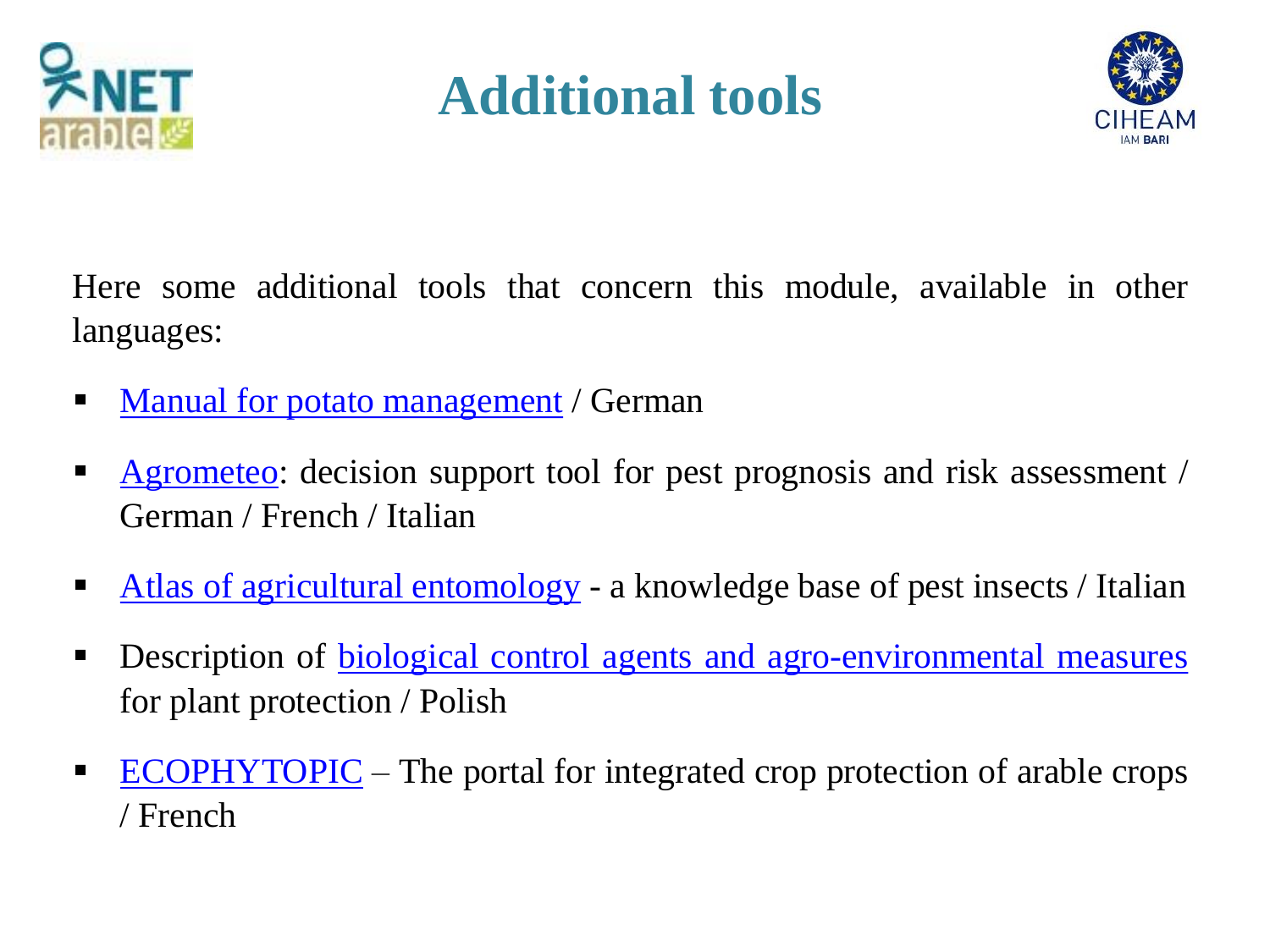

#### **References and future readings**



- AGES (2011). Forschungsprojekt Nr. 100537; 2. Zwischenbericht, 21. Dezember 2011; Kupfer als Pflanzenschutzmittel – Strategie für einen nachhaltigen und umweltschonenden Einsatz; 35-36.
- Arancon N.Q., Galvis P.A. and Edwards C.A. (2005). Suppression of insect pest populations and damage to plants by vermicomposts. Bioresource Technology, 96, 1137-1142.
- Culliney T. W. and Pimentel D. (1986). Ecological effects of organic agricultural practices on insect populations. Agriculture, Ecosystems & Environment, 15, 253-266.
- Daniel C., Dierauer H. and Clerc M. (2013). The potential of silicate rock dust to control pollen beetles (Meligethes spp.). IOBC wprs Bulletin, 96, 47-55.
- Daniel C., Pfamatter W., Kehrli P. and Wyss E. (2005). Processed kaolin as an alternative insecticide against the European pear sucker, Cacopsylla pyri (L.). Journal of Applied Entomology, 129, 363-367.
- Dorn B., Jossi W., Humphrys C. and Hiltbrunner J. (2014). Screening of natural products in the laboratory and the field for control of pollen beetles. Journal of Applied Entomology, 138, 109- 119.
- Finch S. and Collier R. H. (2000). Host-plant selection by insects a theory based on 'appropriate/inappropriate landings' by pest insects of cruciferous plants. Entomologia experimentalis et applicata, 96, 91-102.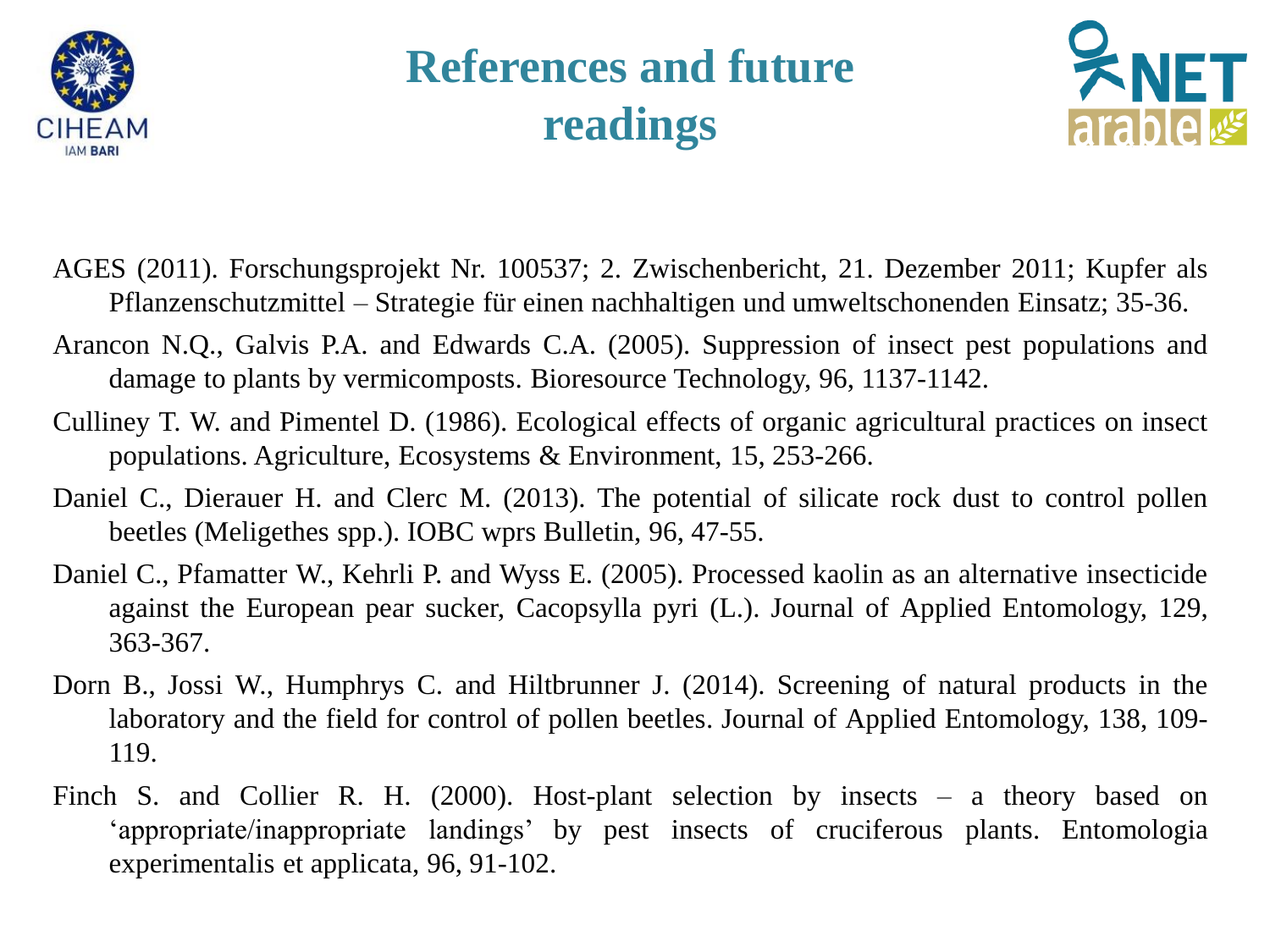

#### **References and future readings**



- Hill S.B. (2014). Considerations for enabeling the ecological redesign of organic and conventional agriculture: A social ecology and psychological perspective. In: Organic farming, prototype for sustainable agricultures, S. Bellon and S. Penvern, Eds, Springer, Dordrecht (NL), pp. 401- 422.
- Huang N., Enkegaard A., Osborne L.S., Ramakers P.M., Messelink G.J., Pijnakker J. and Murphy G. (2011). The banker plant method in biological control. Critical Reviews in Plant Sciences, 30, 259-278.
- Jonsson M., Wratten S.D., Landus D.A. and Gurr G.M. (2008). Recent advances in conservation biological control of arthropods by arthropods. Biological Control, 45, 172-175.
- Lammerts Van Bueren E.T., Struik P. C. and Jacobsen E. (2002). Ecological concepts in organic farming and their consequences for an organic crop ideotype. NJAS - Wageningen Journal of Life Sciences, 50, 1-26.
- Lammerts van Bueren, E.T., Jones, S.S., Tamm, L., Murphy, K.M., Myers, J.R., Leifert, C. and Messmer, M.M. (2011). The need to breed crop varieties suitable for organic farming, using wheat, tomato and broccoli as examples: A review. NJAS-Wageningen Journal of Life Sciences 58(3-4): 193-205.
- Malézieux E., Crozat Y., Dupraz C., Laurans M., Makowski D., Ozier-Lafontaine H., Rapidel B., de Tourdonnet S. and Valantin-Morison M. (2009). Mixing plant species in cropping systems: concepts, tools and models: A review. In: Sustainable Agriculture, E. Lichtfouse, M. Navarrete, P. Debaeke, V. Souchère and C. Alberola, Eds, Springer, Dordrecht, pp. 329-353.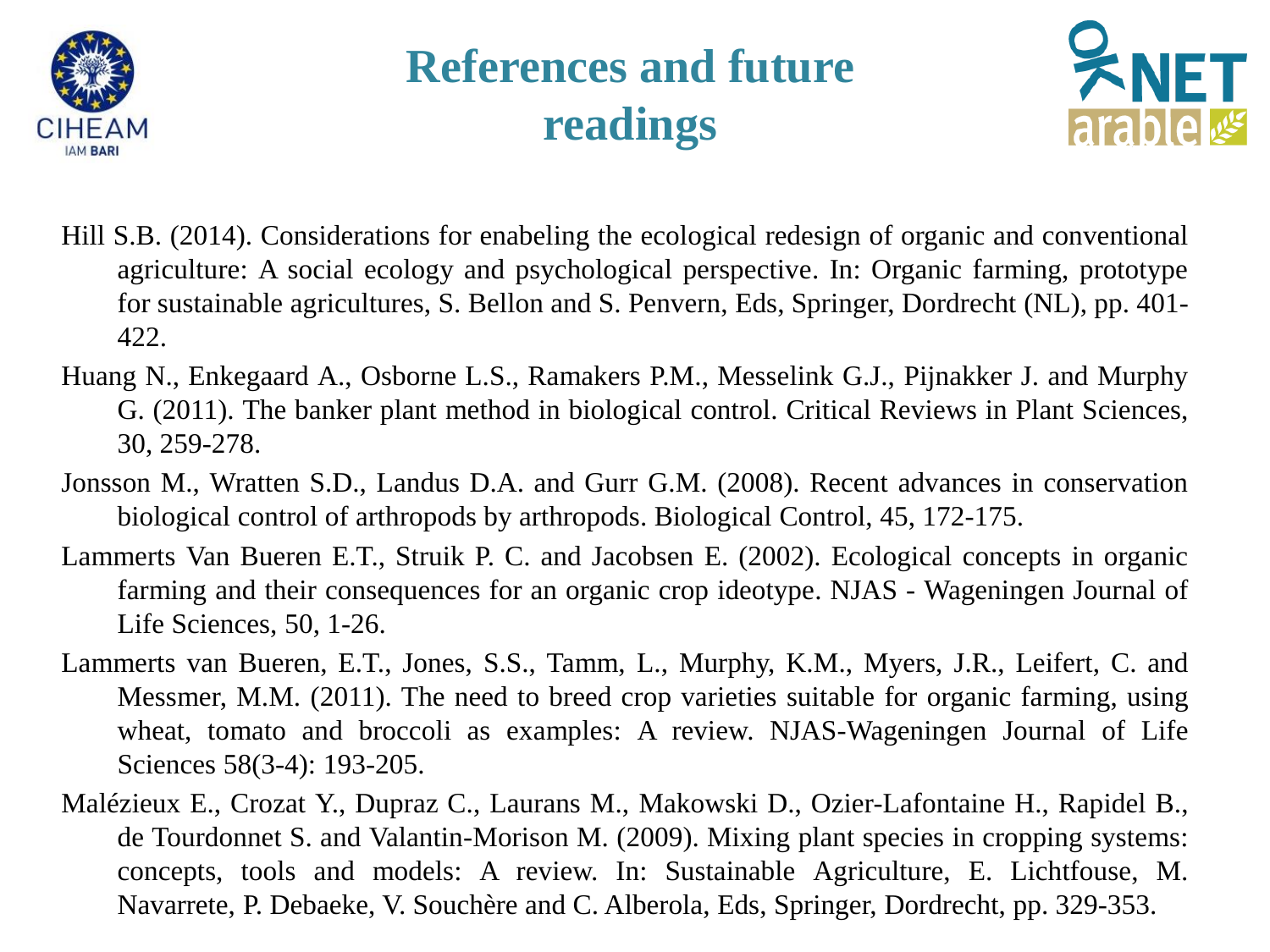

#### **References and future readings**



- Meyling N.V., Navntoft S., Philipsen H., Thorup-Kristensen K. and Eilenberg J. (2013). Natural regulation of Delia radicum in organic cabbage production. Agriculture Ecosystems & Environment, 164, 183-189.
- Palmer M.W., Cooper J., Tétard-Jones C., Srednicka-Tober D., Baranski M., Eyre M., Shotton P., Volakakis N., Cakmak I., Ozturk L., Leifert C., Wilcockson S. and Bilsborrow P.E. (2013). The influence of organic and conventional fertilisation and cropprotection practices, preceding crop, harvest year and weatherconditions on yield and quality of potato (Solanum tuberosum) in a long-term management trial. European Journal of Agronomy, Vol. 49: 83– 92.
- Parolin P., Bresch C., Desneux N., Brun R., Bout A., Boll R. and Poncet C. (2012). Secondary plants used in biological control: A review. International Journal of Pest Management, 58, 91- 100.
- Phelan P.L., Mason J.F. and Stinner B.R. (1995). Soil-fertility management and host preference by European corn borer, Ostrinia nubilalis (Hübner), on Zea mays L.: A comparison of organic and conventional chemical farming. Agriculture, Ecosystems & Environment, 56, 1-8.
- Speiser B., Mieves E. and Tamm L. (2015). Crop-specific copper applications by Swiss organic farmers. Agrarforschung Schweiz 6(4), 160-165.
- Vincent C., Hallman G., Panneton B. and Fleurat-Lessard F. (2003). Management of agricultural insects with physical control methods. Annual Review of Entomology, 48, 261-281.